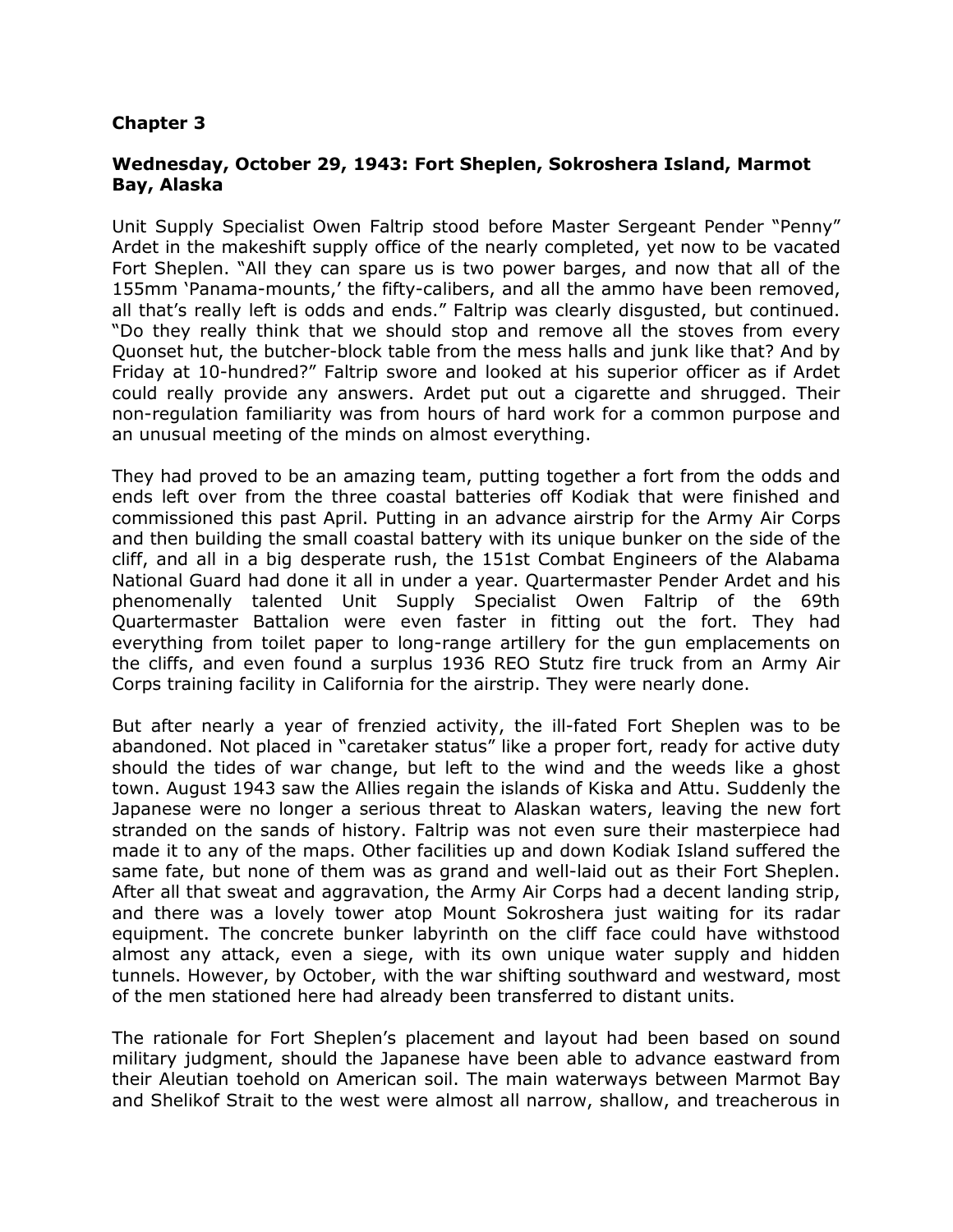one way or another. It was quickly determined that any attack coming through those channels would be by stealth, in small commando-style raids. The other three forts could repel a full-scale attack involving large warships approaching from open water, equipped as they were with huge "coastal battery" cannon and unobstructed views of the Strait and the Gulf of Alaska.

Once the architects realized that the most remote of the forts protecting Kodiak should be designed with a stealth commando-style attack in mind, they and the Army Corps of Engineers had a field day converting that mound of a mountain into a splendid fortress. It was an ingenious and ambitious structure, well suited to its purpose. Fort Sheplen could command the defense of the entire waterway from Marmot Island to Whale Island, and every narrow passage through which enemy raiders could attack. The 155mm cannon were perfect for knocking out small raiding craft of the size that could safely navigate some of the nearby passages between the islands, or even fending off submarines, should any surface within the arc of Marmot Bay. The cannon were also good enough for giving fits, at least temporarily, to any large-scale ship that might sail their way from the Gulf side. The airstrip was long enough for light bombers and fighters to patrol and defend the entire north end of Kodiak and Afognak islands and a good portion of Shelikof Strait, and it was protected by antiaircraft batteries at each end. With the airstrips at Chiniak and at the main base in Kodiak, the entire north end of the islands could have air cover.

The builders, with tons of leftover concrete, blast doors, and anything else they needed from the surplus materials of the other three recently commissioned coastal defense forts, had a field day too, especially on the cliffside fort with its dual levels and tunnels. Nevertheless, the top brass just shrugged, unconcerned that the fort had never been finished, and moved on when their needs changed. The coastal defense ports, after all, had a grim and practical purpose, and once their enemy retreated, their necessity evaporated. The men and even much of the materials suddenly needed to go elsewhere. No commissioning ceremony, no decommissioning ceremony either, just... *nothing*. Fort Sheplen was really to be Fort Stillborn.

The two friends were about to be shipped off-island, and work separately, on other projects until the war ended. But no matter what else they ended up doing, both men would be proudest of the elegant features and spectacular setting of poor, unappreciated Fort Sheplen. "Who knows, maybe someday this place will turn out to be useful to somebody," said Faltrip with a grim smile, speaking as much to himself as to Ardet, who shrugged and lit another cigarette.

"Get what you can into the power scows, and try to keep an accurate record for the higher-ups," said Ardet to his friend. "We'll have to leave the generators, since we used the cannery's old power shed to hide them in, and they're used by the town anyway. Be sure the new water pumps by the upper lake have any spare parts that they need, because the cannery's old pump and mains at Lake Stephanie haven't worked for years. I doubt if the brass will care, or even know, about the big stuff. Can't fit most of it on a power barge anyway. We'll leave it in the control of the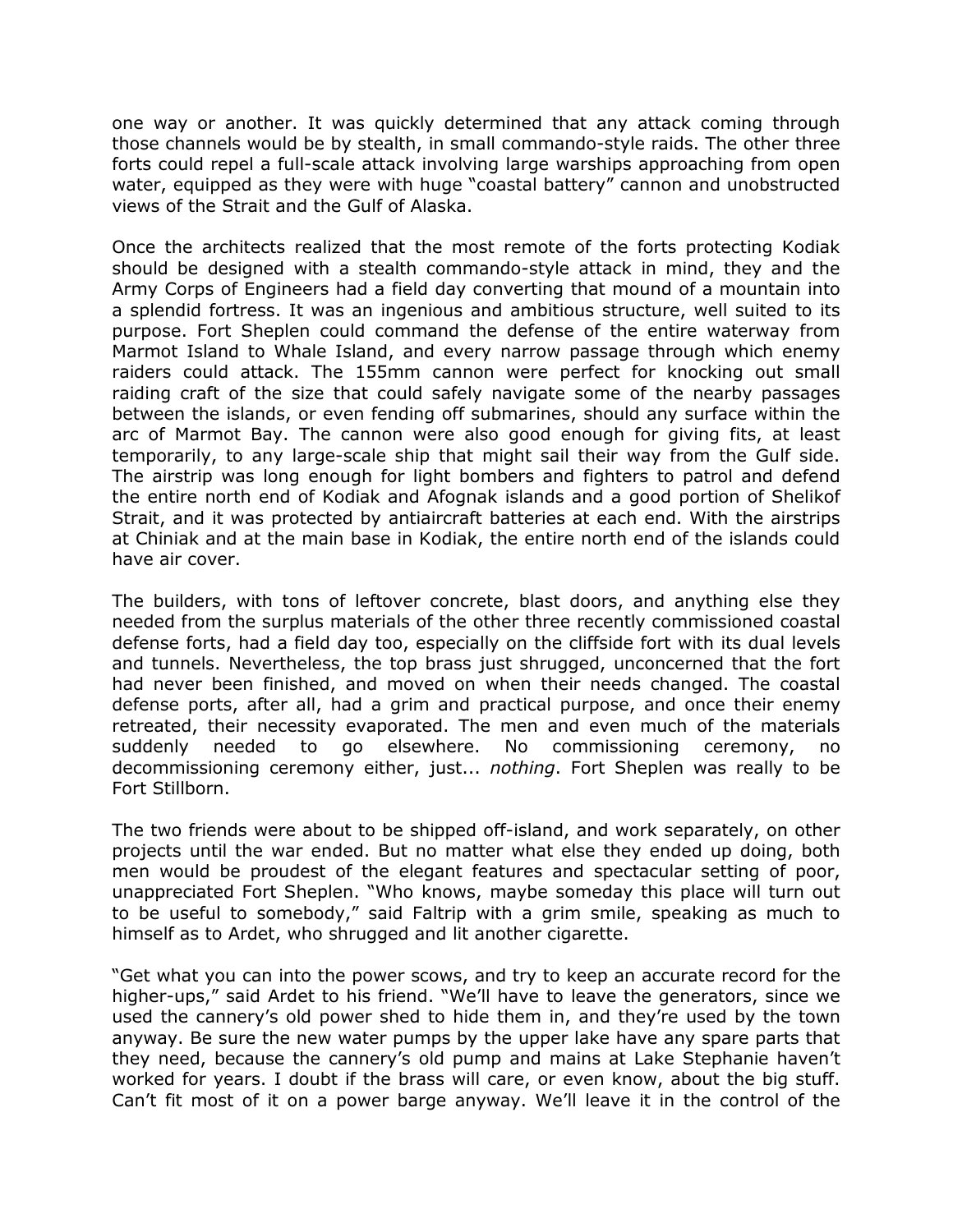village elders, since it all still works and they need it. Just shut off the feed to the upper fort's water tank, since the cannery's got its own tanks the village still uses. Cut all the power lines that go up the hill past the upper lake's pump house. And make sure you weld shut the access to the pump room and cistern on the cliff. I don't want any of the locals to be injured poking around in there, since we never got proper railings installed."

Ardet paused for the tiniest moment, but didn't quite look at his friend. Then he added, with as much solemnity as he could muster, "You *do* know, don't you, that if you don't get that air strip fire truck running by 10-hundred Friday, we're just going to have to drive it into the sea." Ardet attempted a serious face, took a puff on his cigarette, and sat down, pretending to look through some files on his desk. "I'll take care of it, sir," said Owen, but got no response. Faltrip was dismissed; he grabbed the keys from a peg on the wall, saluted, and left. As he exited the supply office, Faltrip suppressed a smile. For reasons of his own, he loved that fire truck. He knew just what he would do with it.

### **Thursday, March 22, 1951: Hoboken, New Jersey**

Dear Mr. Owen Faltrip,

It's Fat Lip in the second round with a knockout! Took awhile to find out where you were, old man. Surprised you'd consent to spend any more time in Jersey after experiencing the bright lights and high culture of Sokroshera Island. If you're tired of ordering sheets and soap for the Hoboken Hard Times Hotel or wherever you are, perhaps you'd like to reenlist in Pender Ardet's Army? I did not go back to counting pennies (accounting is where I got my nickname "Penny," ya know) like I did prewar. I went home to New Orleans all right. One day I was talking to my uncle who owns a string of canneries out on the Gulf Coast, telling him about my experiences at Fort Sheplen. After a couple of beers, he was very interested in starting up a cannery using the old Marmot Bay Fisheries Corp. herring facility at Sokroshera Cove.

So long story short, once sober, he did some investigating, looking up expected output in cases, wholesale prices, freighter costs and the like. He decided to back a venture, provided I was the one who came up and ran the place. Well, found myself back in Kodiak after all these years. I bought some old "Canco" equipment for processing one pound and quarter pound cans from a processor in Karluk that went bankrupt before the war, brought it to Sokroshera, and last summer we shipped our first 10,000 cases of wonderful Marmot Bay salmon under the name Pacific Endeavor Seafoods. "Pacific Endeavor" could be taken to mean "peaceful business." That fits me, the old soldier, going back to my old army post as a civilian, making food for the folks. Oops, I'm getting poetic, cue the music! You would like a little Harry James, perhaps. I've traded "Sleepy Lagoon" for a surprisingly busy Sokroshera Cove!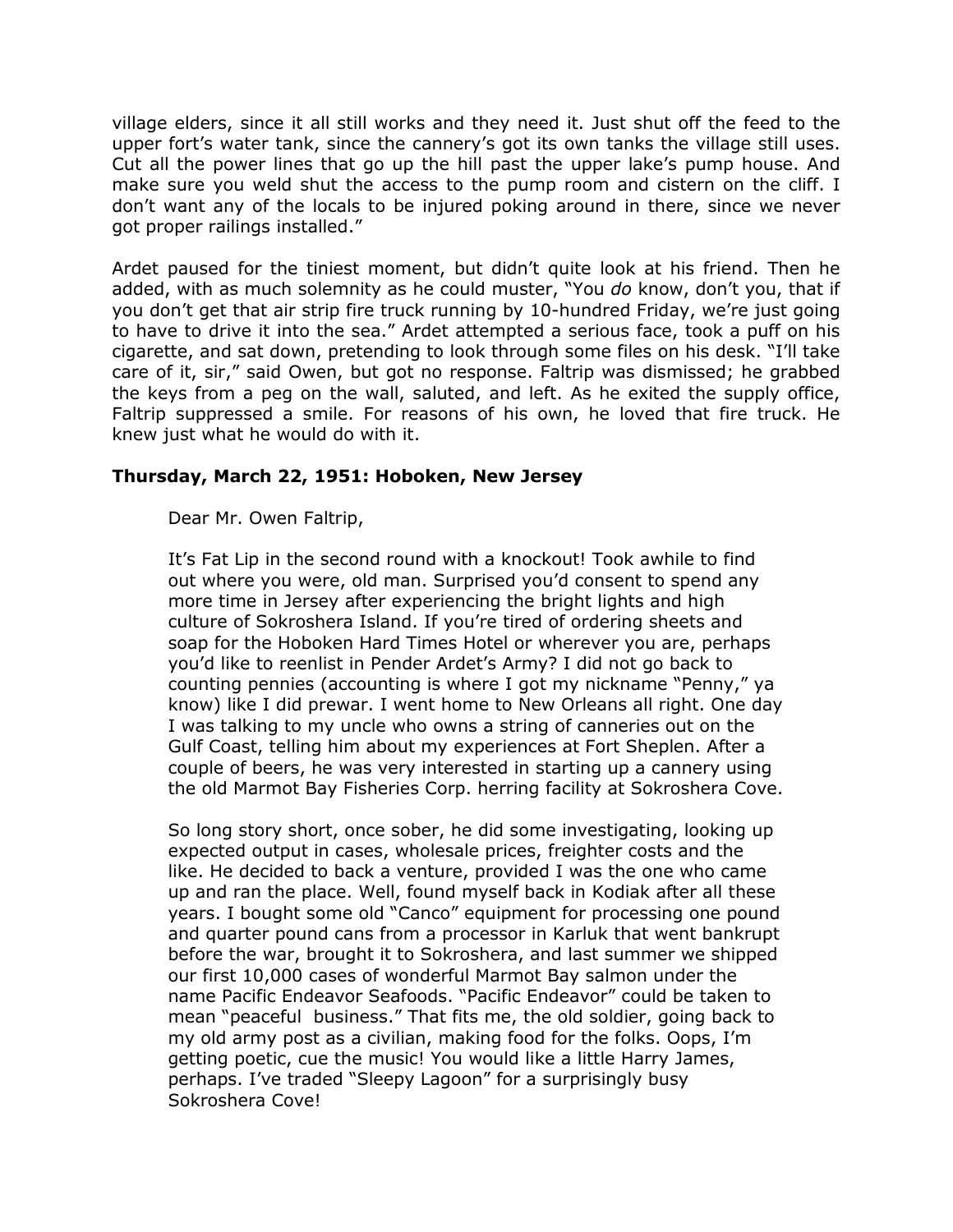Anyway, old man, I'm prepared to offer you a quarter share in the company if you come up and help me run it, because I know that if you do, we can make it work. I can't really afford to build what I need, but I figured you'd be able to reuse materials from some of the old fort buildings. The locals have already scrounged anything that they need from the hills. The buildings the herring boys left behind, well, I've pounded most of them back into bare usefulness.

So come and help me reconfigure more of the old herring operation for whatever we think we'll need to process more salmon. I'm in luck here, because seems like every family in town wants to contract to fish for me or to work on the lines, and they're even writing their cousins and ex-wives to come join the fun.

I'm sure glad the Army repaired most of the dock, 'cause I won't have to do much to it for the next few seasons I hope. I decided to blow my uncle's wad on three 44-foot gas powered seiners and maybe a couple of 58-foot diesel tenders from a shipbuilder outfit in Seattle. I even bought a little 35-foot seiner in case you or I want to go putting around the bay for the hell of it – thanks to my dear uncle advancing the cash! Well, once he saw the wholesale price on those 10,000 cases! I guess the normal way to run that end of things is to lease the boats to the local families, who then go and get us the fish. Sounds like a great deal for everyone.

Finally, on a more serious note: Owen, I was going to ask you "Where is my damn fire truck!?" But don't you see? I found it. Nice hiding place. Had a good laugh for most of the week when I recognized it. And one of the local boys got it running with surprisingly little trouble. So—are you *sure* it was still broken when you "drove it into the sea?" Found one or two other nice things hiding around that somehow didn't make it to those two power scows by 10-hundred. I listened to "Sleepy Lagoon" and thought of you. So come see what you can do with the mess you left me!

Get back to me right away one way or the other. Help me make us and my old Uncle Ardet rich!

Pender "Penny" Ardet, President Pacific Endeavor Seafoods, Sokroshera Cove, Sokroshera Island, Alaska Territory, USA

"KMZW-48 Sokroshera Cove" on your marine band radio dial, broadcasting at 2512 megacycles!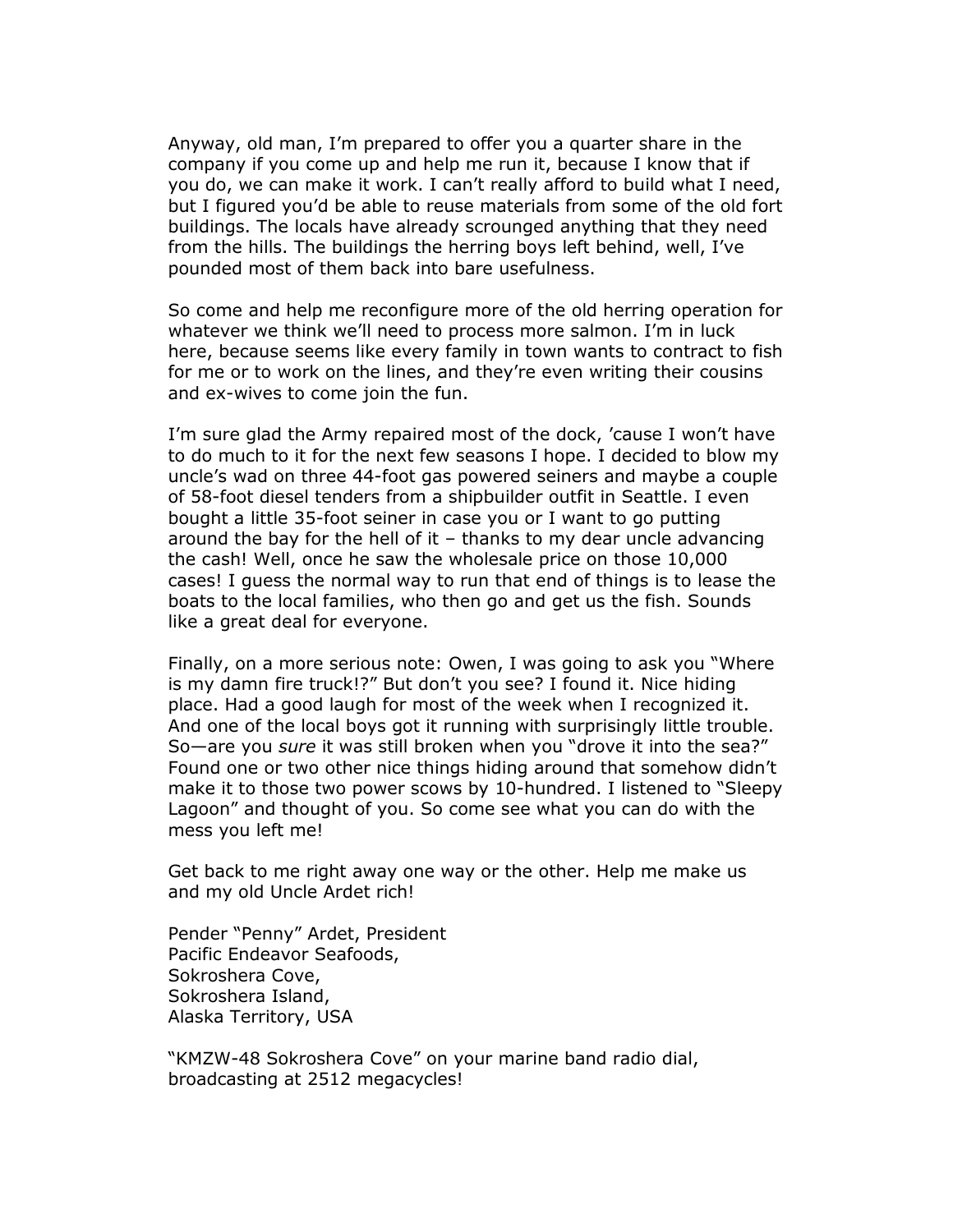Former Unit Supply Specialist Owen Faltrip put down the carefully-typed letter and didn't know whether to laugh or cry. He'd been the recipient of hundreds of handwritten notes from Ardet; this was different. His former boss had obviously wanted the letter to be as clear and serious as he could make it, in spite of its informal tone. And Owen suddenly knew what he had to do. Ardet had often had that effect on him. But that was only a small part of it; that island had more of a draw on him than anything else ever could. It was the missing piece. He had helped to build that big, abandoned fort, but nobody cared about that now, so that wasn't it. Sure, he knew nothing of cannery operations, but he was a fast read, and maybe he could get a few grand tours of some local facilities before he headed north. Weren't there some canneries north of here?

But another burning question intruded, and he finally allowed his mind to formulate it. The question brought back an almost overpowering flood of memories: none of his letters had ever been answered or even returned, but if he went back to Sokroshera Cove, would he find *her* there?

### **Thursday, August 22, 1963: the Pacific Endeavor Seafoods cannery**

So Mr. Faltrip had once been stationed at the fort on this very island. Judson thought about that a lot. Would he be the one he should ask about the fort's secrets? One day near the end of serving their sentence in the office, while he and Sandy Ann were sorting papers into manila folders, Judson endeavored to hint around about it. Finally, the man turned to him and said, "Since I got here in 1951, I haven't once set foot beyond Lake Stephanie. I've got no need to. I helped build the damn fort, and it's like visiting a cemetery to me. I hated to see it just wasted, which is what the damn Army brass did. I'd really hate to see what's happened to the place."

Judson seemed satisfied with the answer, but surprisingly, Mr. Faltrip was not finished. On each occasion that the kids were there sorting things for him, he'd increased his level of conversation, but this was more than usual. "That doesn't mean there aren't a few practical mementos of the fort still around. You know Mr. Lindseth's— Serafina's dad's jeep? I left it on the far side of the concrete pump house on the north side of upper lake, the one that serves the village and used to serve the Quonsets and the mess hall up there. The damn Jeep broke down a couple of weeks before the order to evacuate. I had extra parts on order, but they obviously went somewhere else. Howell had no trouble fixing it after we left, and in the way of the war years, it's finders keepers. Glad he got some use out of it. His trailer is all that's left of an old Ford truck that the herring plant left here."

Mr. Faltrip had something to show them. He motioned to the kids to follow, and motioned to Sandy Ann to stay quiet (for once). She complied, but she had a big grin on her face when she guessed their destination. They stepped out onto the slippery dock as a light mist enveloped them—something Mr. Lindseth called "liquid air." Somehow, it almost seemed worse than a real downpour, because it seemed to get you wet from all angles at once. But locals were in the habit of ignoring such common nuisances. They went toward the building used for labeling and casing,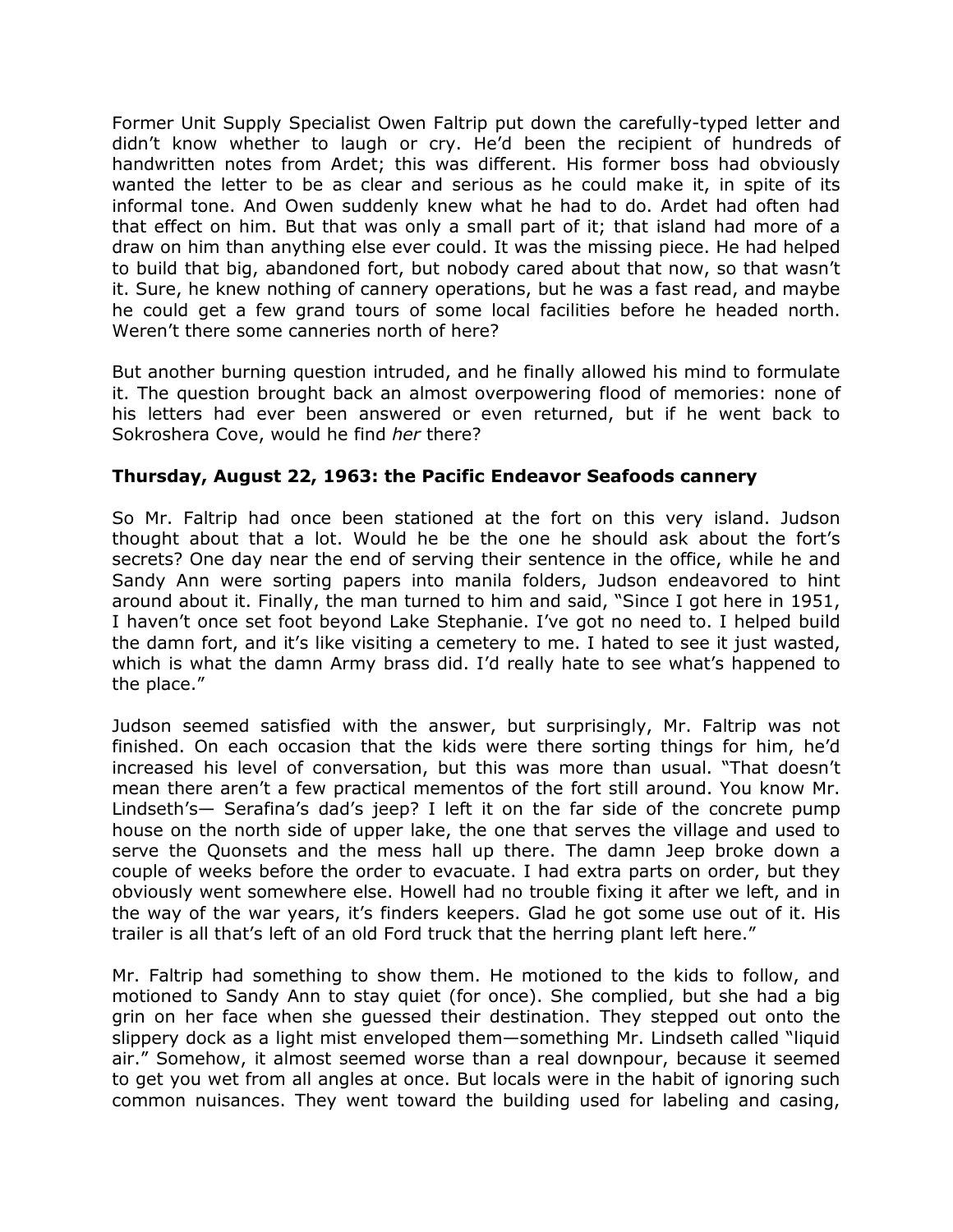which ran beside the angled portion of the dock and extended partway out over the water. It had a peaked roof with a cupola-like structure above it, but which stretched the entire length of the building, and was filled with windows. "From back in the day when electricity wasn't wasted on lighting," Faltrip explained. It was part of the original herring plant, which opened back in 1915. That outfit had closed long before the Army took an interest in the island. The Army left the herring buildings where they stood, and used some of the cannery's water lines and the old generator shed for their own needs. This might give an enemy spy plane the impression that only a cannery existed on the island, and an abandoned one at that. Once the airfield was built, hiding the fort was out of the question, and the Army's plans changed too quickly to build proper warehouses for most of their equipment. That was the adults' back-story. But to the kids, this building was mainly the place where they liked to jump from the net loft into the pallets of seines.

They turned right instead of heading down the dock. On the part of the building that extended back over the shoreline, on the side facing away from the dock, a small ramp led down to a grass-covered dirt driveway. It joined up with the shoreline road that led to the bunkhouse beyond. Mr. Faltrip stepped to a decrepit sliding door, unlocked a padlock, and shoved it down its track with a series of loud squeaks. "Time to oil that track again," mumbled Owen. Just inside, mostly in shadow, the kids could see an open cab, enormous running boards, and a pair of headlights on either side of an enormous grille. Mr. Faltrip beckoned again, with what seemed like considerable pride. He introduced Sandy Ann and Judson to the monstrous truck as if to a member of his family. "This is the infamous 1936 REO/Stutz fire truck, the pride of Sokroshera Cove," he announced. "When the base closed, I was ordered to get it running or push it into the sea. I didn't have the heart to send it away—it sort of *belongs* here. So I had some of the men push it into this garage, and even pinned a note on the sliding door labeled 'the sea' so I could *almost* tell my boss the truth. I was a *brat*, but I saved my fire truck!"

Former Unit Supply Specialist Owen Faltrip laughed louder than Judson had ever heard him do before, and continued, still chuckling, "My old Army boss Mr. Ardet became the owner of Pacific Enterprise Seafoods, and when he came up to build the cannery and use it for salmon, well, he soon found my beloved truck. I guess he got a good laugh out of it, too. But I always thought it might come in handy someday, so I keep it running. I bring it out once or twice a month and drive it to Lake Stephanie and run the pumps, or use the city water from one of the old fire hydrants. Kids like to run around in the water when I spray the hose in the air. Have to turn the pressure way down - this thing could knock over an elephant! I have a platform set up in the lake so the feeder hose won't suck mud. You can come along next time. And like I said, even though they are old, all the fire hydrants in town work, too!"

He looked at Judson, who seemed suitably impressed. The kind of person who can make a go of it in a place like Sokroshera Cove would have to be creative, Judson thought. "Why is your fire truck that ugly green color? I notice the hydrants are, too. Tripped over one that was hiding in some—what do you call it?—*pushki.*" Mr.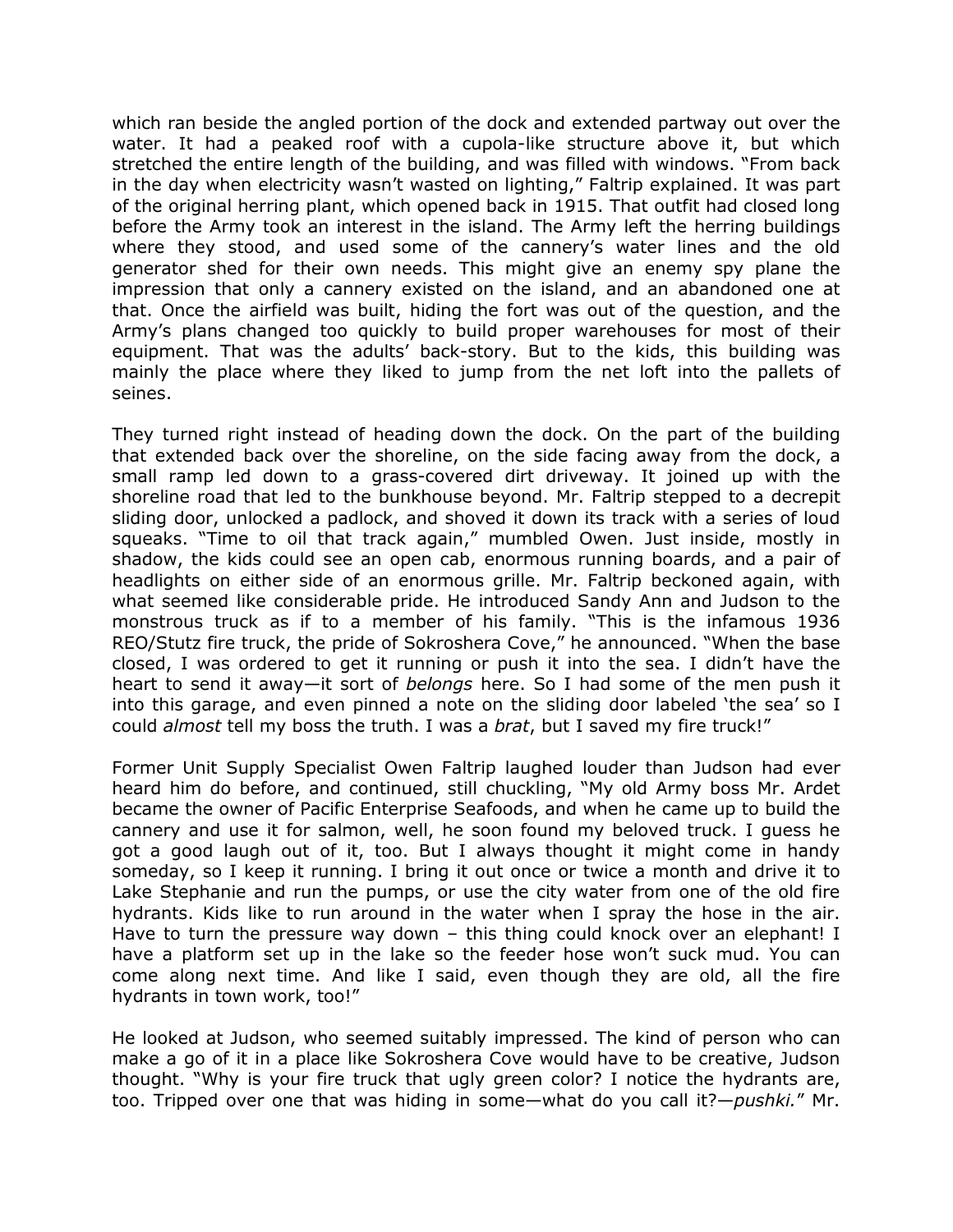Faltrip just grunted and said, "Well, this baby was in the tender care of the U. S. Army Air Corps when I lost it for them. In wartime, everything was painted that infernal 'olive drab' color. I could paint it a nice shiny red, but it's telling a story the way it is." He looked like he was about to say something else, when Sandy Ann interjected, "Yeah, it's fun to see the big spray of water and try to run through it. He uses his truck for our parade on the Fourth of July, too!" Faltrip grunted and said, "That's if you can call one old fire truck and three other vehicles driving up and down an old overgrown airstrip a parade!" The grouchy Mr. Faltrip had returned.

"Oh," Mr. Faltrip said, as an afterthought, "When Sandy Ann's dad and I were looking over the school, we noticed the fire extinguishers were so old that they probably wouldn't do much. I've got four new ones on order, and when they arrive, I'll bring them over." He shook his head, "That old building would go up like a cardboard box, likely as not. So would all of these," he remarked, waving his arm in the general direction of the cannery buildings.

Mr. Faltrip looked as though he were more than finished talking to the kids. But grouchy or not, Mr. Faltrip needed to supply a bit more information for the suddenly curious Judson. "Do you know anything about the cows? I mean, I almost stepped in the evidence a while back." Mr. Faltrip snorted. "Well, when I told you I never passed beyond the lake anymore I wasn't kidding. But soon after I moved here, the military started something called the 'Aleutian Cleanup,' in which they tried to find a way to dispose of all their abandoned forts up and down the Alaska coast. On a lark, I applied for grazing rights and got 'em, so technically, the fort end of the island is under my control. It's part of an old land grant that the cannery owns now anyway, but I thought getting the grazing rights couldn't hurt. I bought a few head of cattle from Ed Opheim at Pleasant Harbor down on Spruce Island, and traded some surplus cannery equipment for a few more from the Fields family out at Anton Larsen's Bay. But heck, I'm no rancher. I just thought it might be useful to snap up the rights to the land since I live here now. I get the Truck Brothers to do all the 'cowboying' for me in exchange for all the local beef their freezers can hold. It'll be butchering season soon, and you might like seeing how it goes." Sandy Ann scrunched up her eyes and puffed out her cheeks in a face that looked like she was about to vomit at the very mention of butchering, so Judson wasn't so sure he'd want to watch after all.

Judson couldn't help but ask one more question. "What happened to Mr.…" – Judson searched his memory – "...Pender Ardet? We see his name in a lot of the letters we've been filing." Mr. Faltrip looked very sad, and spoke quietly. "Ol' 'Penny' passed away in 1958, back home in New Orleans. Probably from all that smoking—he was never without his pack of cigarettes. He lost his initial excitement after four or five seasons up here away from his family, and once I joined him, he eventually just left me to run the place. He married his sweetheart right after the war – you know, Stephanie." He looked at them as if they should know her. "Oh, the lady of the lake—I mean, the lady the lake is named after!" said Judson.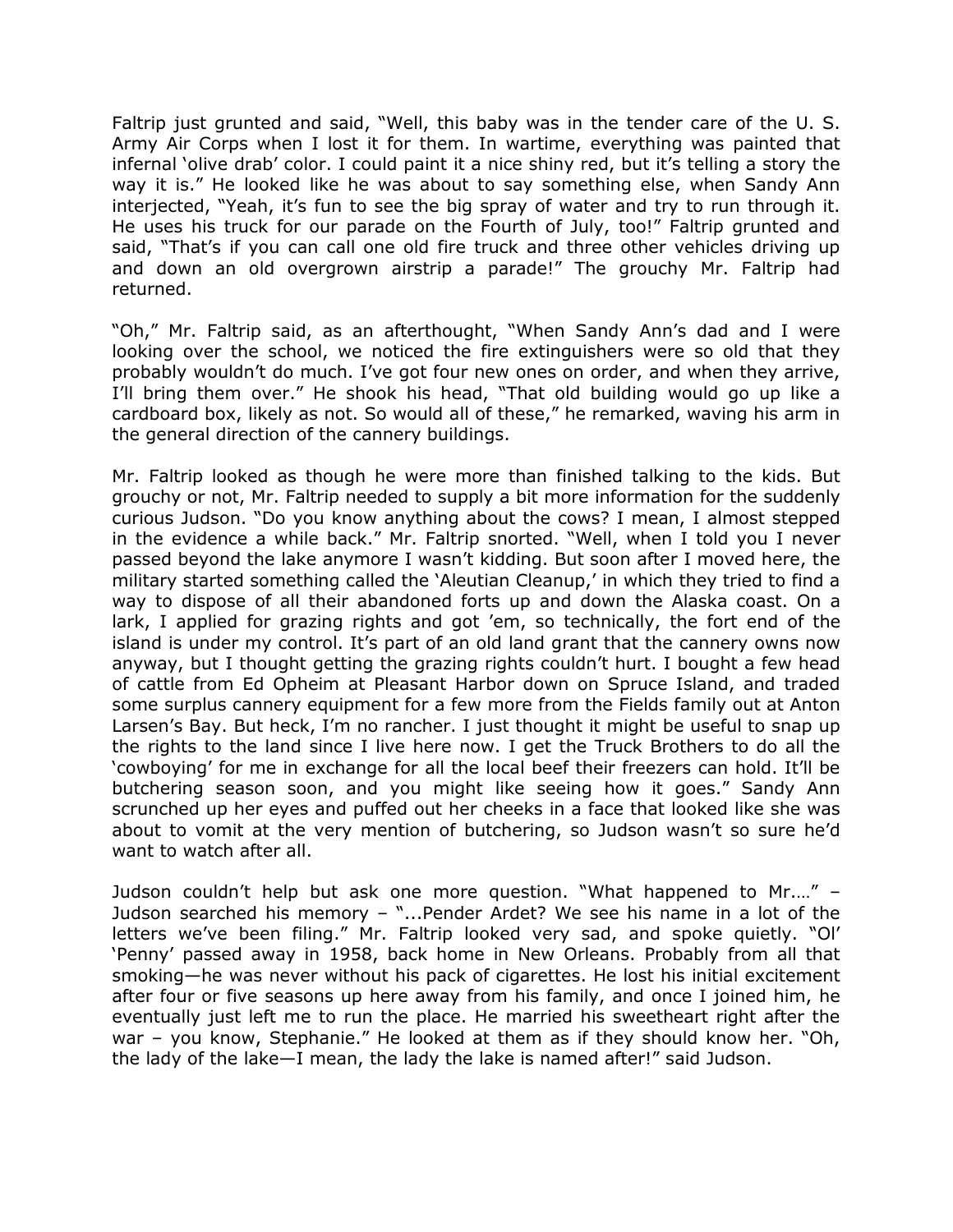Faltrip just nodded and continued. "You know, he had a rich, full life down there Stateside, with a wife and a couple of kids, and I didn't have anything else but this place, so I stayed here. He trusted me with his life, so why wouldn't he trust me with his cannery? When the salmon seasons started going bad a couple of years ago, our company started losing a lot of money. He's still got relatives around that are part owners. Luckily, I've saved enough that I've been doing just fine, but for them, this is an *investment*, not much good if it *loses* money. They've given me maybe another season to turn things around before they close down the company and either sell or dismantle the cannery. You can't really blame them, because they don't know or love the place, and they don't want to lose their shirts. But I've got one more trick up my sleeve, and I should know in a month or so if it's going to fly." "Salmon season is already over, sir," said Sandy Ann, abnormally serious, but typically right up with the times and seasons of the village. "So it is, kids, so it is." He turned and left.

They were done sorting for the day, but the soggy weather would keep them indoors. Judson looked at his friend quizzically, wondering what her next idea would be. Sandy Ann motioned for Judson to follow her. She still had another favorite "Thought Spot" to show him. From where they were standing, the roadway meandered a short distance past the net building where the fire truck was parked, and slightly to the left as the shore of the cove began to curve. There was a short section of sandy beach, no more than a hundred yards wide. Then there was one more, odd-looking cannery building, which stuck out from the shore and over the water. From what Judson could see, it was shaped like a capital T, with the top of the T parallel to the shoreline and the perpendicular part extending over the water, facing the cove's entrance. That part had only one floor, and had a short deck with a railing over the water. Four of the six smokestacks were in that part of the building. There were no cleats or ladders on the face of that dock, and no access from the road to the front deck, so it was not for loading or unloading anything.

"If the cannery ever comes back, this place'll be full," Sandy Ann explained as they walked toward it. "They used ta call it the Filipino bunkhouse, but now anybody who gets a job and doesn't live here already can stay there. It's a old herring building. I sometimes go inside when it's rainy or windy and look out at the cove and Marmot Bay. I know how to get in." There were two locked doors side-by-side, covered by a small porch with a roof and two sides. The left door opened to the downstairs, where women workers stayed. The right door went to a stairwell leading upstairs to the men's bunkhouse. On both floors were rows of windows, many with ratty looking curtains hung in them.

Sandy Ann did indeed know how to get in. She ran around the half-wall holding up the porch over the doors and pulled a nearby pallet up to the closest window as a makeshift ladder. Judson noticed that she didn't need any help. "It works if I…" she shoved the bottom half of the window upward on its track and dove inside. Judson followed. From what he could see, each floor had two large bunkrooms with eight bunk beds each, and small, numbered closets between each bunk. Cream-colored paint on the walls and dark green, cracked linoleum floor tiles gave the room an industrial look. The little plywood closets were all the medium green color of a good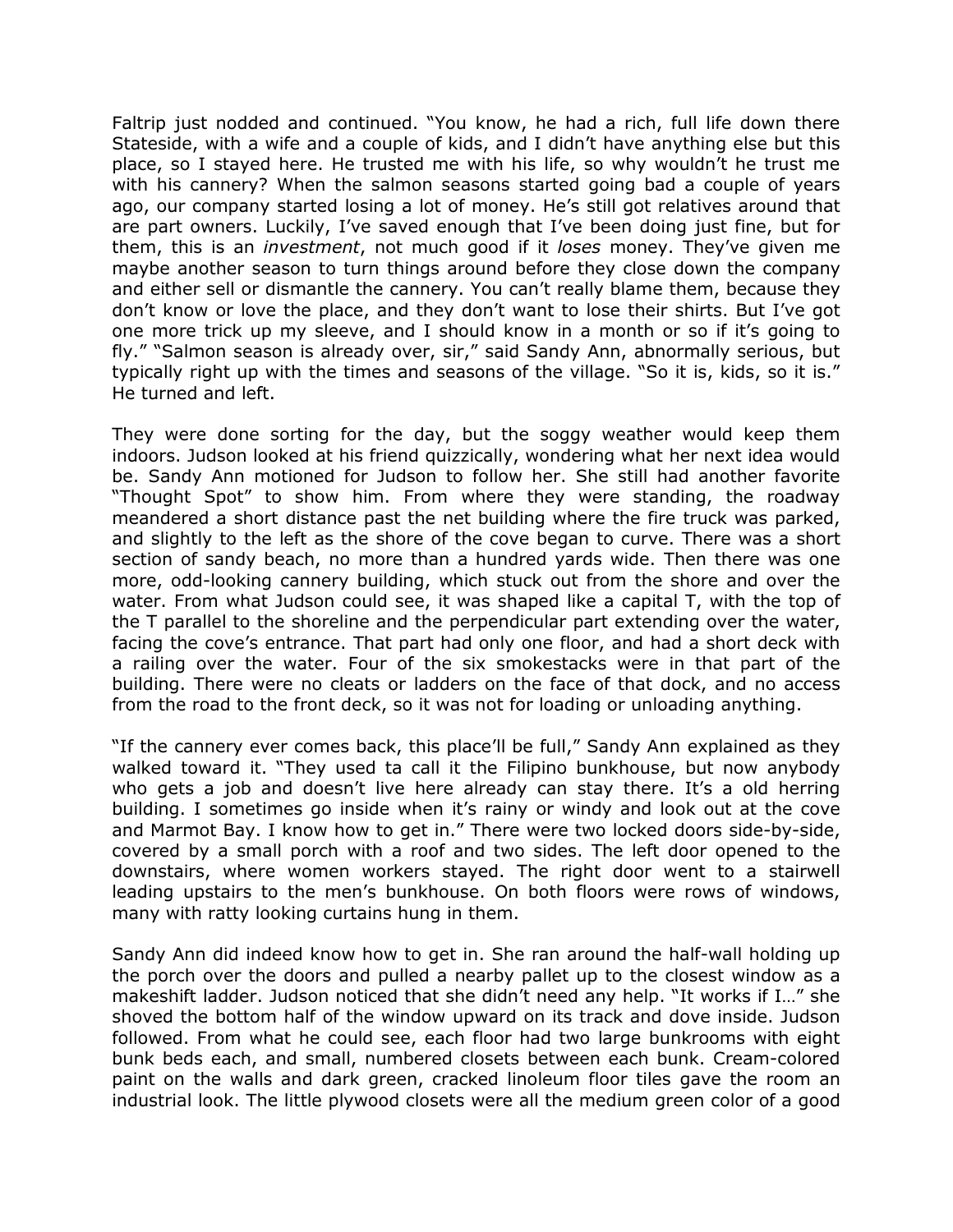spring lawn. A battered brown oil-fired space heater at the far end of the room looked like it would do little for anyone more than a few feet away. A central hallway between the bunkrooms connected each room to the kitchen and shower area downstairs and to the central stairwell leading upstairs.

The décor was non-existent, the paint was peeling, the beds that hadn't been braced by leftover scraps of lumber looked saggy, the room smelled musty, and it looked very unappealing to Judson. Sensing this, Sandy Ann explained, "Nobody cares where they bunk during canning season. They are working day and night, and they stay here just long enough to sleep most days," Before heading upstairs to one of her thinking spots, she showed Judson the showers and kitchen facilities. There were four showers, unlabeled, with little changing rooms attached. The locks were of the loop and hook variety. Painted the same green as the closets, the plywood doors to the changing rooms were open to an average adult woman's chin level at the top and one foot up from the bottom; the amount of overall privacy in that building was minimal. Across the hall were restroom stalls, four in a row, with little hooks to close the rickety plywood doors, and like their shower counterparts, they gave only a little privacy.

Down a short hallway, the kitchen had two home-sized oil stoves, stone cold until the day work resumed at the cannery. Beside and above the stoves were a collection of pots and pans stacked on shelves that, like the walls, had the familiar off-white industrial color that Judson was ready to name 'cannery cream.' A side pantry with many shelves, each numbered to match the closets in the rest of the building, gave workers a place to keep their food. Your stuff wouldn't be secure, but you would have your own spot to stash it. Opposite the closet were two sinks and a long drying rack. A list of rules for use and clean-up were posted in Mr. Faltrip's angular block printing on a large, fading section of butcher paper thumb-tacked to the wall above the drying rack. From reading them, one got the impression that the last thing Mr. Faltrip wanted to do was supervise anything in that bunkhouse. The terse posters displayed a fair bit of Mr. Faltrip's famous grouchiness.

Sandy Ann ran to the middle of the room, towards the windows. "Look what Mom and I did earlier in the summer," said Sandy Ann, and pointed to cheery new red and white checkered oilcloths on the five round tables at the far end of the room. "Mr. Faltrip had us working in here for a few days, in case the cannery starts up. Everything was filthy and faded out before." Matching curtains hung from every window, and that end of the building seemed to be mostly windows, so there were a lot of cheery curtains. At least one place in this building is pleasant and homelike, thought Judson, who couldn't imagine how focused on work you'd have to be to endure living here.

Sandy Ann suddenly turned and bolted down the hallway, through a side door, and up the stairs. At the landing, doors left and right opened to men's duplicates of the women's bunkrooms, Judson assumed; they didn't bother to look there. The wall facing the stairs also had a small square plywood door held closed by a bent nail, of the type one sees in old houses with side attic access. That's what this was. Sandy Ann turned the nail out of the way, opened the plywood door, and dove down a two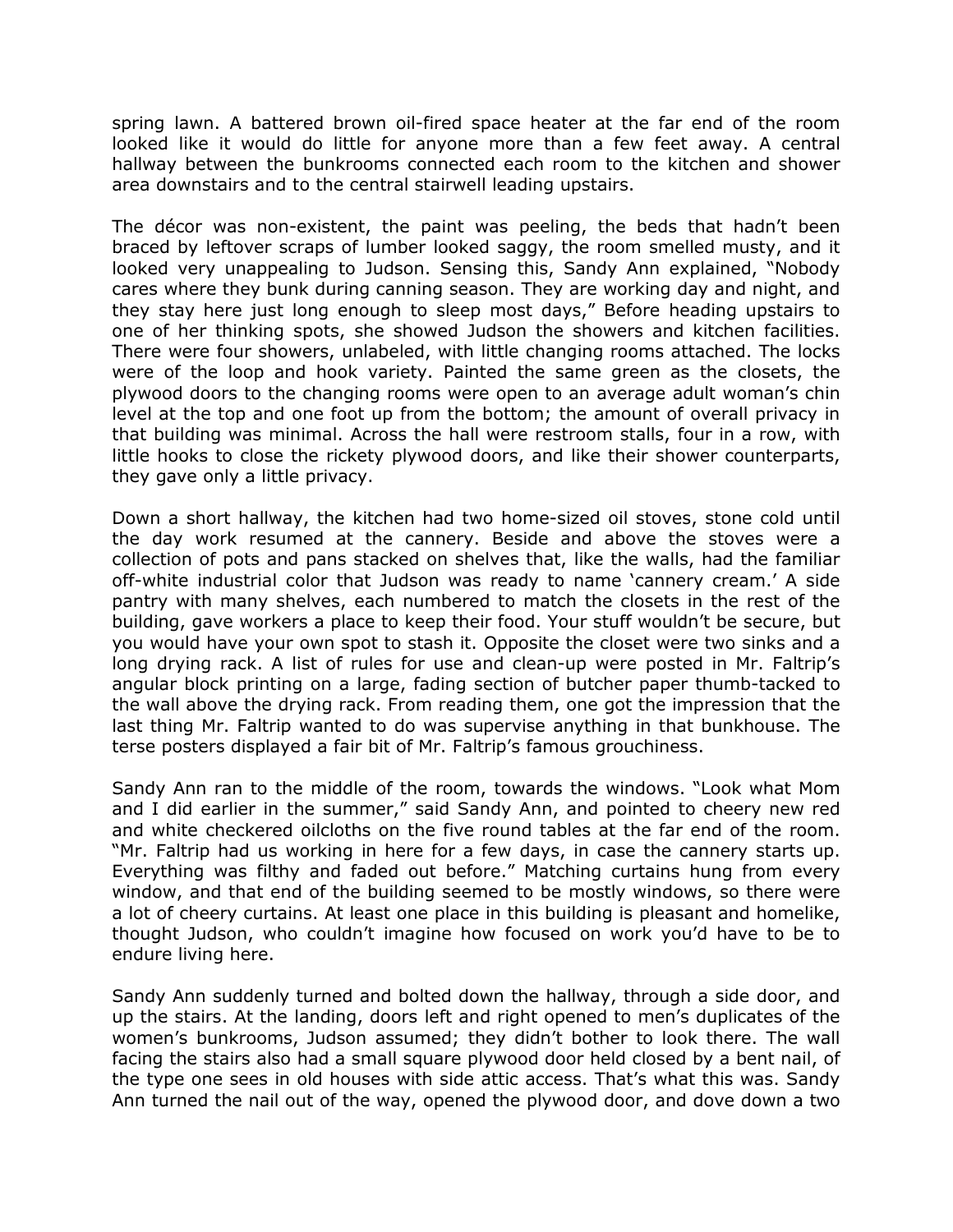plank-wide catwalk that spanned the rafters above the showers, restrooms, and kitchen. It was dark in the attic, and Judson, practically crawling hands and knees to follow her, ducked past various vents, pipes, wires, and chimneys until they reached the wall. There, a cheery circle of light fell on a spot where a couple of castoff sofa cushions had been placed on a makeshift floor of boards on either side of a large round window which nearly filled the end wall and reached to within a foot of both eaves of the peaked roof above. It had a patchwork of windowpanes in a frame that had once been painted white, and the curved pieces on the edges had once required considerable skill to cut and put into place. What had possessed the herring plant to put such a lovely architectural feature in such a utilitarian structure?

Sandy Ann plopped down on the cushion on the right, and motioned Judson to take the other. Through the small and frequently wavy old panes of glass, Judson could see most of Sentry Point on the northwest side of the cove through the mist. There was a low spot in the dunes, where the western edge of Duck Bay, the Unuak Channel, and the mountains of Afognak beyond would be visible on a clear day. Straight ahead, he could see the rockpile with its crooked warning pilings on top, and to the far left, visible from Sandy Ann's cushion but not his, was a misty view of the main dock. On this misty day, Judson could only guess the location of the southwestern half of the cove, and the grassy mound of Selivanoff Point. On a clear day, this would be one of the best vantage points in the entire village. A perfect "Thought Spot" indeed! As they crawled out, Judson realized why nobody ever bothered her there; the place was hard to get to, even for a kid. How many times had Sandy Ann crawled to her round window, and what situations had made her need the alone time? Perhaps the existence of her little brother Jake answered that question! But her resourcefulness to go exploring on her own and then set up this comfy little space impressed him. He found himself wondering what she thought about in her solitary moments on those shaggy cushions in that dim attic, gazing out her ancient round window.

# **Thursday, August 22, 1963 in the Cannery Store**

Jeffrey Hansen stepped into the cannery store and looked around to see who else from the village might be congregating there. He'd already noticed that the store served as the heartbeat of the town, and not just because it was also the post office. As soon as he stepped into view of the long counter at the end of the room, he heard Laura Rezoff's cheerful voice, "Jay-Jay and Sandy Ann are off somewhere exploring – you just missed them!" He responded by simply nodding and smiling. He went to get a couple of loaves of bread from the freezer, and checked one of the other freezers, grabbing a brick of vanilla ice cream from the store's limited and dwindling supply.

He heard the door open and close, and as he approached the counter, he saw the new customer. She was dressed in what a few years ago would have been a stylish wool coat, which was open, revealing a low-cut blouse, which seemed to be missing the top buttons. She had dark blonde hair, and her almond-shaped eyes were framed by a haphazard attempt at eyeliner. She stared at Jeffrey with an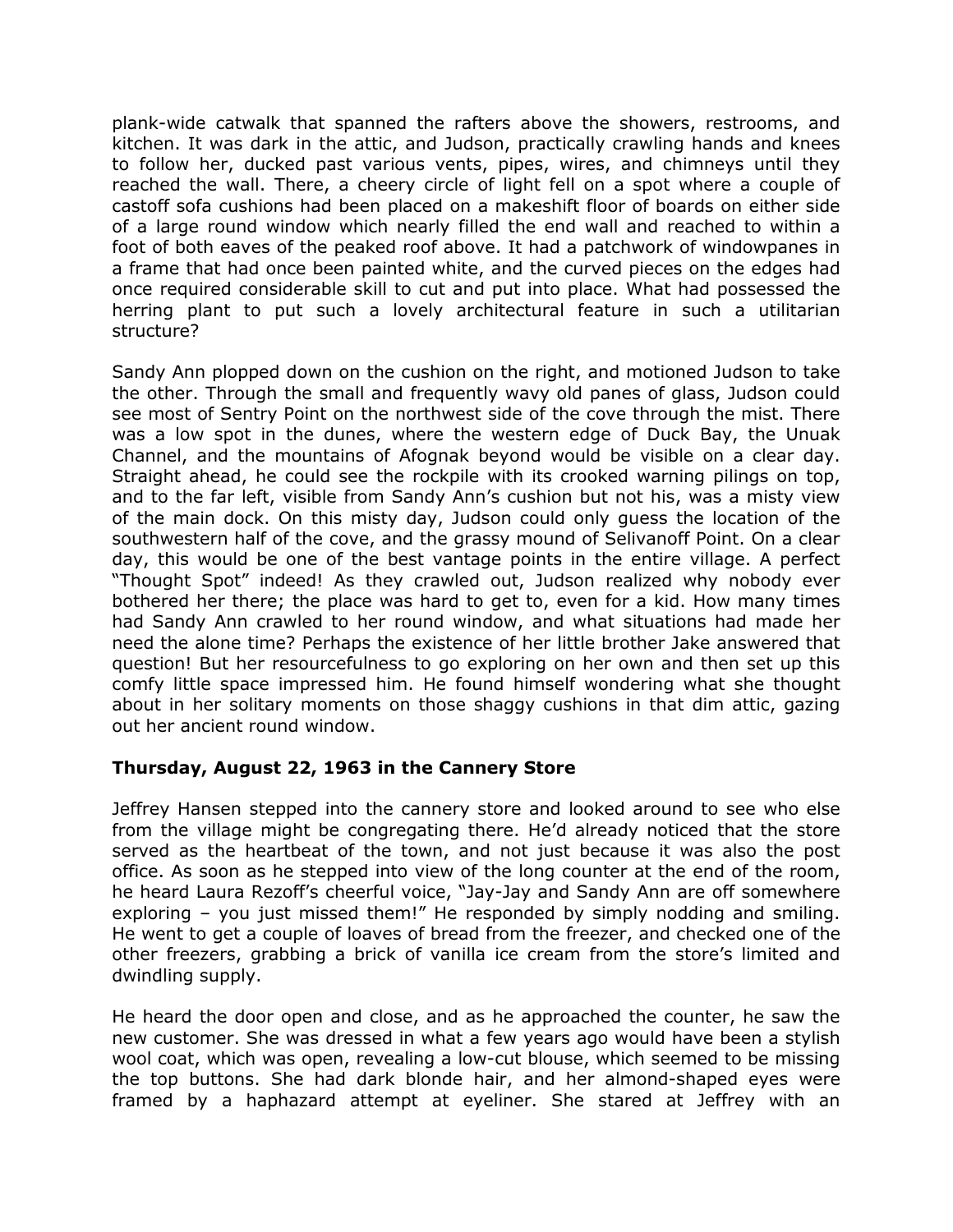expression that seemed to be trying for provocative, but only managed to look haughty. Her voice was none-too-steady. Jeffrey shuddered as he recognized the effects of way too much alcohol, way too early in the day.

"*Ohhhh*...you're the teacher, all alone out here?" She was nearly beside him now, and placed her hand on the counter to steady herself. He unconsciously stepped back, as Laura shot him a sideways glance. He was about to reply when Anya managed to pick up on his body language. "Aw c'mon, teacher, we're *friendly* around here, 'specially down at *my* house. Besides, you can't get away *now*!" She laughed a little too loudly and a little too long. Laura cut in. "You here for your usual?" She turned to Jeffrey and continued. "Jeffrey, this is Anya." He was about to offer his hand, but Laura almost imperceptibly shook her head. Laura handed Anya a pack of Pall Mall cigarettes, made change, and made sure she had moved a few steps down the counter to do so. "See you soon," she said, as Anya gazed once more at Jeffrey, snorted, and turned to leave.

When the door had closed, she turned to Jeffrey and said calmly, "*Don't*... Don't let her get her mitts into you. I'm sorry, I don't have to tell you that, do I?" Jeffrey shook his head, just as Will Rezoff came in through the office door. He kissed Laura, and then turned to Jeffrey. "What's the matter, Mr. Hansen? You look like you've just seen a ghost!" Laura made a grunting noise and explained. "Anya," she said, and Will exhaled a slow "*Oh* boy!" and what looked like a shudder. He grabbed a can of Shasta and walked out through the office. By this time, Jeffrey's purchases and money were on the counter. He accepted his change, put the paper bag under his arm, and left. Back in the school's apartment, he realized that he'd never said a word the whole time.



Pacific Endeavor Seafoods, August 1963. Buildings left to right: the bunkhouse with Sandy Ann's round window, the long net/can labeling/casing building, the little oil shed with Sandy Ann's thought spot, the mess hall, the store/warehouse,<br>and the main cannery building with processing, retorts, boilers, and generators.<br>The "Evangel" is at the long dock, and a barge and cra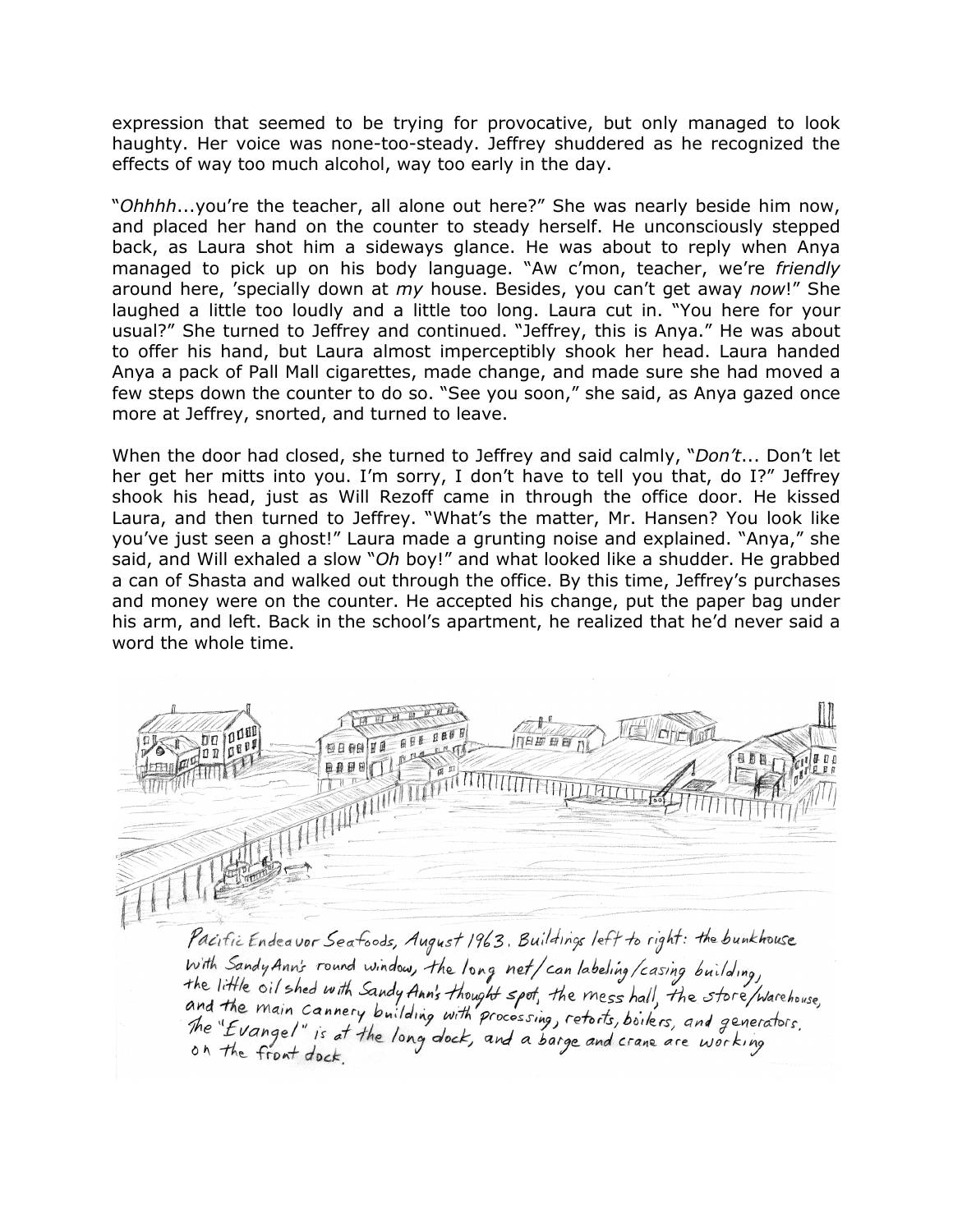### **Friday, August 23, 1963**

The next morning, a light rain was still falling, but to the northwest, Judson could just barely make out the dim outline of the mountains of Afognak, five miles away. I'm becoming just like a local, thought Judson. They all told me they live and die by the weather here, and it sure seems to be true. Then he pulled up the hood of his jacket and remembered the dry, hot weather of Arizona. They joke that it always rains here, except it's not a joke! About the only option left for him to do today was to go back to the store and help Mr. Faltrip awhile. He also enjoyed talking with Mrs. Rezoff when she was there. He realized with a bit of a shock that he had yet to experience a truly boring day in Sokroshera Cove, and he didn't expect one today, either. He couldn't believe that he'd already lived a whole week without television.

Judson passed Mr. Rezoff and Herman on his way to Sandy Ann's house. Apparently, Will had come home from Kodiak no worse for wear, thought Judson. Mr. Rezoff looked and acted in better spirits today. Judson threw caution to the wind. "Sir, I'd like to ask you about Fort Sheplen sometime—or maybe go with you next time you explore." Herman had that unreadable expression again, his eyes hidden by his long dark hair. "Mr. Rezoff laughed. We'll make a proper *pagook* out of you yet, Jay-Jay. Right, Herm?" He looked at Herman, who just gave a quick smile and said nothing. "Come by the house anytime and I'll show you some of the stuff I've found in various places. It's like living history around our house—or a huge junkyard. One day I swear I'll come home and my wife'll have it all out back with a can 'o Blazo and a match, and send it all to Kingdom Come." Somehow, Judson doubted that. Then Will Rezoff laughed a genuine, sober laugh, and clearly had the look of someone who was beginning to enjoy life. It seemed that he was treating Herman better. "You know, Jay-Jay, Herman here knows almost as much about the fort as I do. Maybe on Saturday you and he can go exploring after he finishes his chores." At that, Herman said a quiet "Sure," but at the mention of chores, frowned and turned away. Judson left it alone. Maybe things were looking up around the Rezoff household.

In the cannery store, he and Sandy Ann were finishing up all the sorting and filing that Mr. Faltrip had asked them to do. The kids were proud of themselves, despite the smoldering resentment they had felt the day Mr. Faltrip had marched them into the office. The old filing cabinets now had neat folders labeled in Sandy Ann's careful printing. Judson had been surprised that for some things, she was far more patient than he was. The folders had titles such as "Herring Plant Records 1915 – 1933," "Land Grant Marmot Bay Fisheries Corp. 1926," "War Years Fort Sheplen," "Pender Ardet Correspondence," (she had asked how to spell that one), and even a "Russian History Sokroshera Island."

In the latter folder were several yellowing letters that seemed very fragile, all written in Cyrillic Russian script by a careful hand. "Looks like, someone in the town back in the herring plant days gave these old documents to the superintendent for safekeeping, forgot they were here, and they stayed in these cabinets until now," Faltrip had explained. "Good to know they're here. Maybe Anicia or somebody will read them to us sometime." After trying without success to decipher the Russian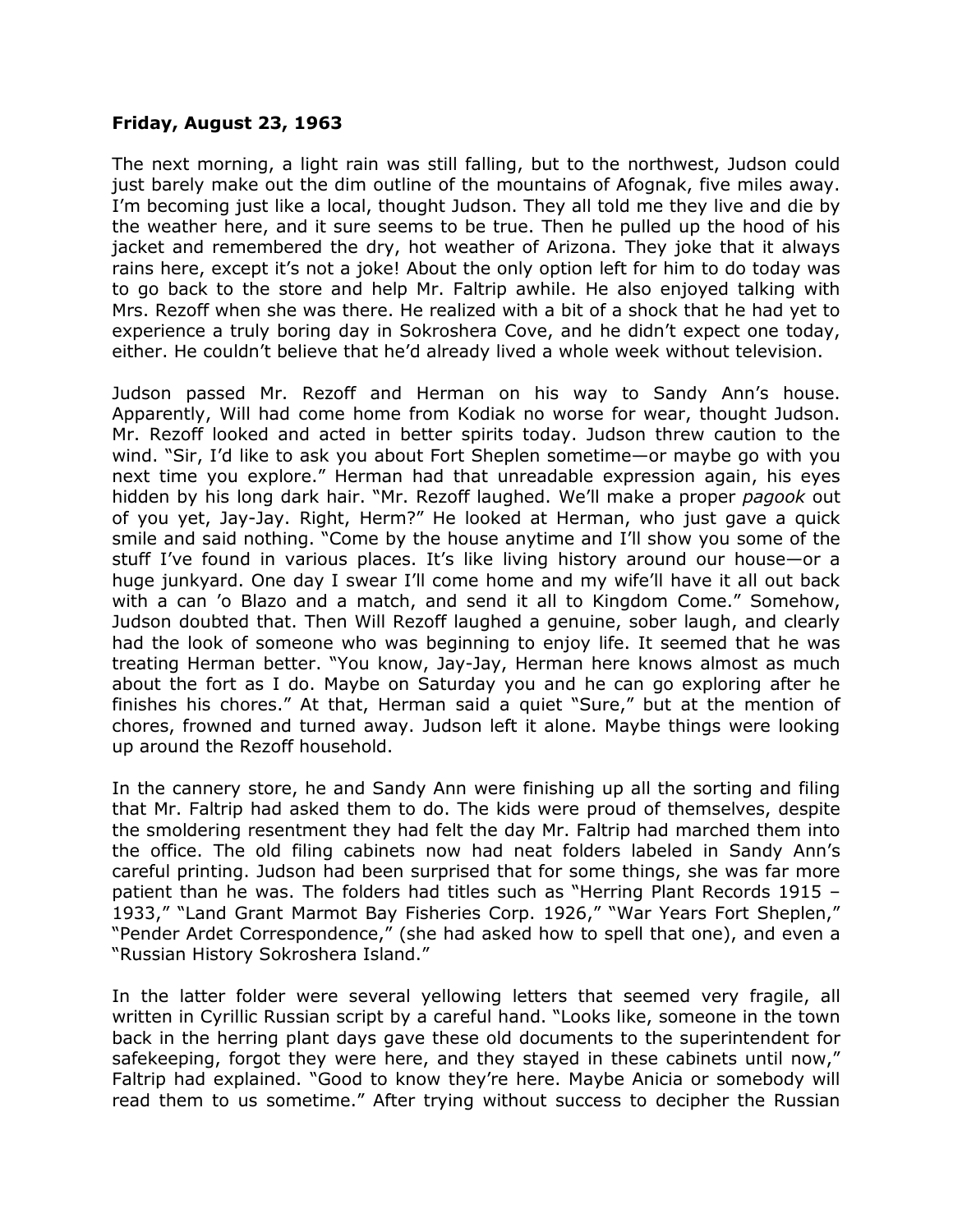letters, Sandy Ann remarked, "Wonder if any of these talk about Father Zakhar?" Judson asked whom she was talking about, and she explained, "You know, the mystery of the missing maybe murdered Monk!" This set them both giggling, even though Judson tried to stop, and tried to explain that it was actually a serious topic. "I know that!" said Sandy Ann through her giggles, and suggested they try saying things with other letters. "Sokroshera Serafina's silliness suddenly ceases!" said Judson finally. "Hey, that's no fair! *ceases* starts with a *c*," said Sandy Ann, crossly. "Yeah, but it's the same *sound*," said Judson. They both tried to say other things starting with various letters, until that finally got boring.

When the pair started carrying on like this and got sidetracked by giggling, Laura or Owen would peek in and make sure they were ok. But they always left with a smile for what was turning out to be the Cove's two most entertaining young people. However, most of the time the kids had worked in near silence, and Judson had marveled at the intense focus that Sandy Ann could muster. She had scrunched up her nose a lot then. Every few minutes, one of them would pull out a sheaf of papers and ask, "Where do you think this should go?" or "Should we ask Fat Lip about this one?" Even after throwing out large stacks of the papers, as approved by Mr. Faltrip, and burning them in a rusty open oil barrel in the little field past the mess hall, there were a lot of files left in that old cabinet. But now they were neatly labeled and sorted.

In the end, the time came when Mr. Faltrip was pleased with the result, grunting and nodding before informing them curtly that their services were no longer required. Both kids looked genuinely disappointed. They had sort of gotten absorbed in the task. For Judson's part, the history of the town of Sokroshera Cove and its cannery was turning out to be a lot more interesting than he could have imagined. And he also realized that for an active kid like Sandy Ann, having something to do was important. She had no access to TV, rarely saw movies, and sometimes needed a break from the usual village life of cleaning fish, hanging out the laundry, keeping her room neat (a total failure most days) and reporting the latest antics of her brother Jake in those serious, shocked tones that only an older sister can produce. But of course, Mr. Faltrip, for all his grouchy exterior, was not a harsh taskmaster. They had only worked for a few hours a day, and at the end of each shift, in stern tones, Mr. Faltrip had told them each to take "only one can of soda and one candy bar" and to clear out. But usually not before he turned on the old jukebox and played a tune or two for them. It was a routine that they would actually miss.

Sandy Ann, of course, was still Sandy Ann. At the news of their dismissal she blurted out, "Can we still go out on the dock where you found us? We're going to go anyway..." Mr. Faltrip raised his voice only a little, and interrupted her. "*Hell yes* you are!" and shook his head in resignation, waving them off. As they turned to leave, Sandy Ann's face shone with triumph. But Mr. Faltrip suddenly called them back. Their shocked looks revealed that they thought they'd gotten in trouble again somehow. "Here," he said curtly, reached into his pocket, and pulled out two crisp five-dollar bills. "Nothin' much to buy here, so don't waste it all on Shasta Orange Soda and Big Hunks," he said, eyeing the goods in their hands. "This is *Kodiak*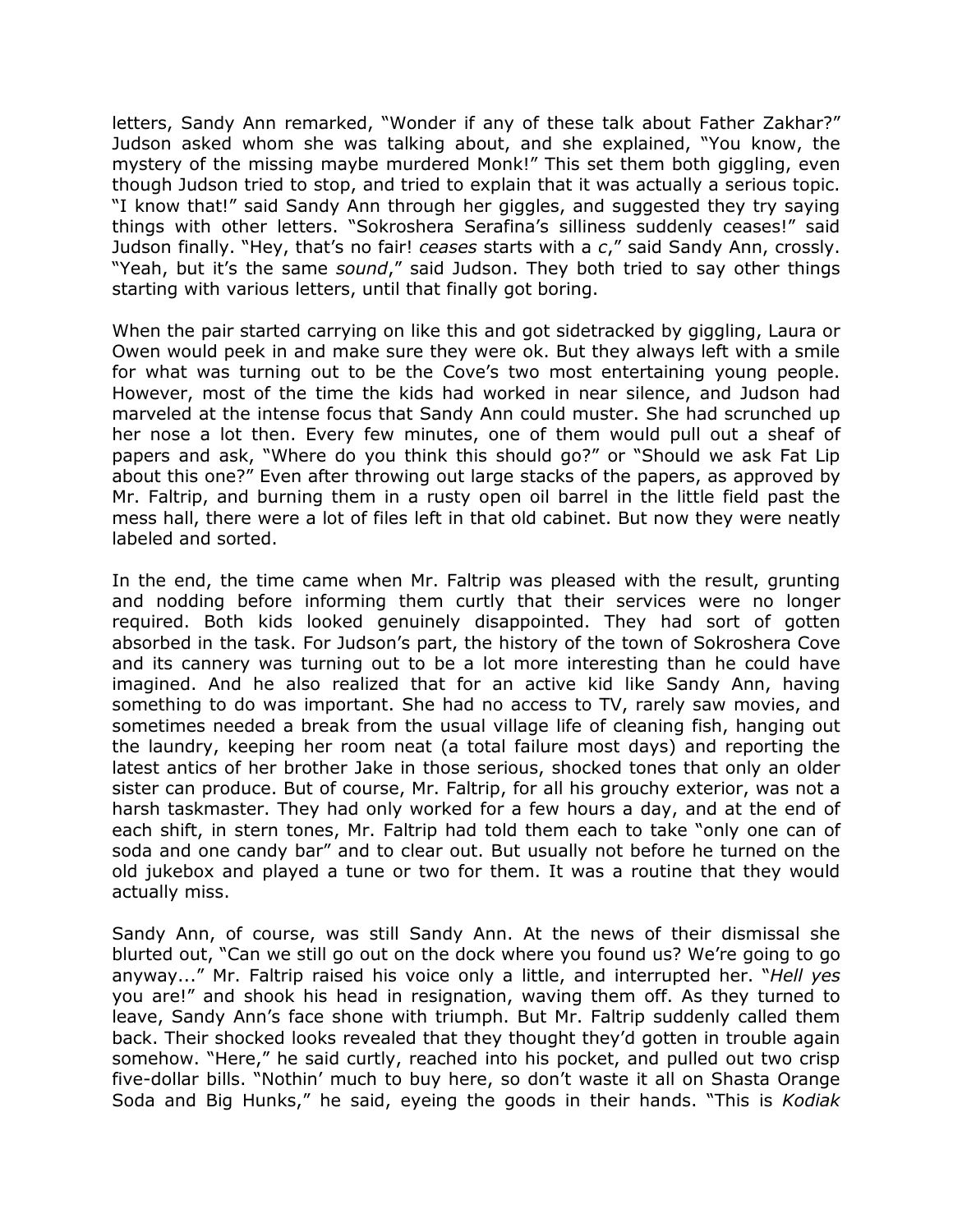money," he said, emphasizing that their treasure would go a lot farther 'in town.' He turned quickly away, almost as though embarrassed.

In the summer of 1963, five whole dollars was still a princely (princessly?) sum that would prove very useful, even allowing for the expensive prices of rural Alaska, *if* the kids could save it all until they got to town. Judson suddenly realized that in a town full of rough fishermen and hard-working housewives, two crisp, clean bills would be nearly impossible to come by. Mrs. Rezoff, queen of the cash register, had likely been in on this little plot from the beginning. Laura Rezoff would probably be a conniving, nosy, annoying person if she wanted to be, but every plot Judson had ever heard about involved her doing something nice for somebody. And Fat Lip: is he a grouchy old man, or a really nice, lonely old man? It was a puzzle.

Out on the dock, at Sandy Ann's "The Place," her so recently re-conquered Victory Spot, they gazed out at the boats anchored in the cove, and Judson spoke first. Sandy Ann's mouth was working hard on a too-large chunk of chewy Big Hunk, and she was momentarily incapacitated. "I'm going to miss the breaks Fat Lip gave us back with the jukebox." Judson looked intently through the mist at a noisy outboard motor that was pushing a skiff —a "kicker and dory" in the local dialect. Someone was headed out to one of the anchored seiners. "I like that Harry James guy. So..."—He groped for the word—"Versatile. There'd be all those loud songs, where the trumpet was almost annoying. Then there'd be those soft, pretty ones like..." "Thleephy Lagoogh!" Sandy Ann interrupted rather moistly, the Big Hunk still winning the battle with her mouth. "Yeah, that's it, Sleepy Lagoon. And remember that love song he played for us a couple of times? The one he seemed to get almost choked up over? I can never remember the title right—*It's Not a Mistake*..." "*It Can't be Wrong*!" Sandy Ann interjected, still a little indistinctly through the stubborn remains of the Big Hunk. "I didn't like the singing at first." She imitated a bit: "doo doo doo...*eww*!" Judson grunted at the ease with which his friend could make something funny, although she was a lot softer about it than her brother Jake. Sandy Ann gave up pretending to sing and stated flatly, "All too mushy for me. But I kind of like it, now that I've thought about it." "I'm trying to remember the words," Judson frowned. Sandy Ann decided to finish her bite of Big Hunk and let him think.

He closed his eyes, reciting: "Wrong, it can't be wrong to kiss, knowing I feel like this, it can't be wrong to try..." Sandy Ann waved her hand in front of him. "*Whooftie*, don't go getting no ideas there. Blekk!" Sandy Ann made a Vomit Face for the second time that day. That word "*Whooftie*" was a local dialect word of Scandinavian extraction, which perfectly expressed surprise, amazement, or disgust. Judson was gradually absorbing the rhythm of Sokroshera Cove's English thanks to his new friend. "Naw," he said, in reference to any potential reenactment of the romantic lyrics, but nonetheless he suddenly had a great interest in a seagull that flew past. He abruptly turned toward Sandy Ann, pounded the side of the oil shed behind him, and spoke with an intensity that even he was surprised by. "Mr. Faltrip acts like he was in love with somebody here once. I'm sure of it. He never said anything exactly..." "Yeah," she responded excitedly. "He hinted around half the time and got almost mushy, especially when he played that one song on the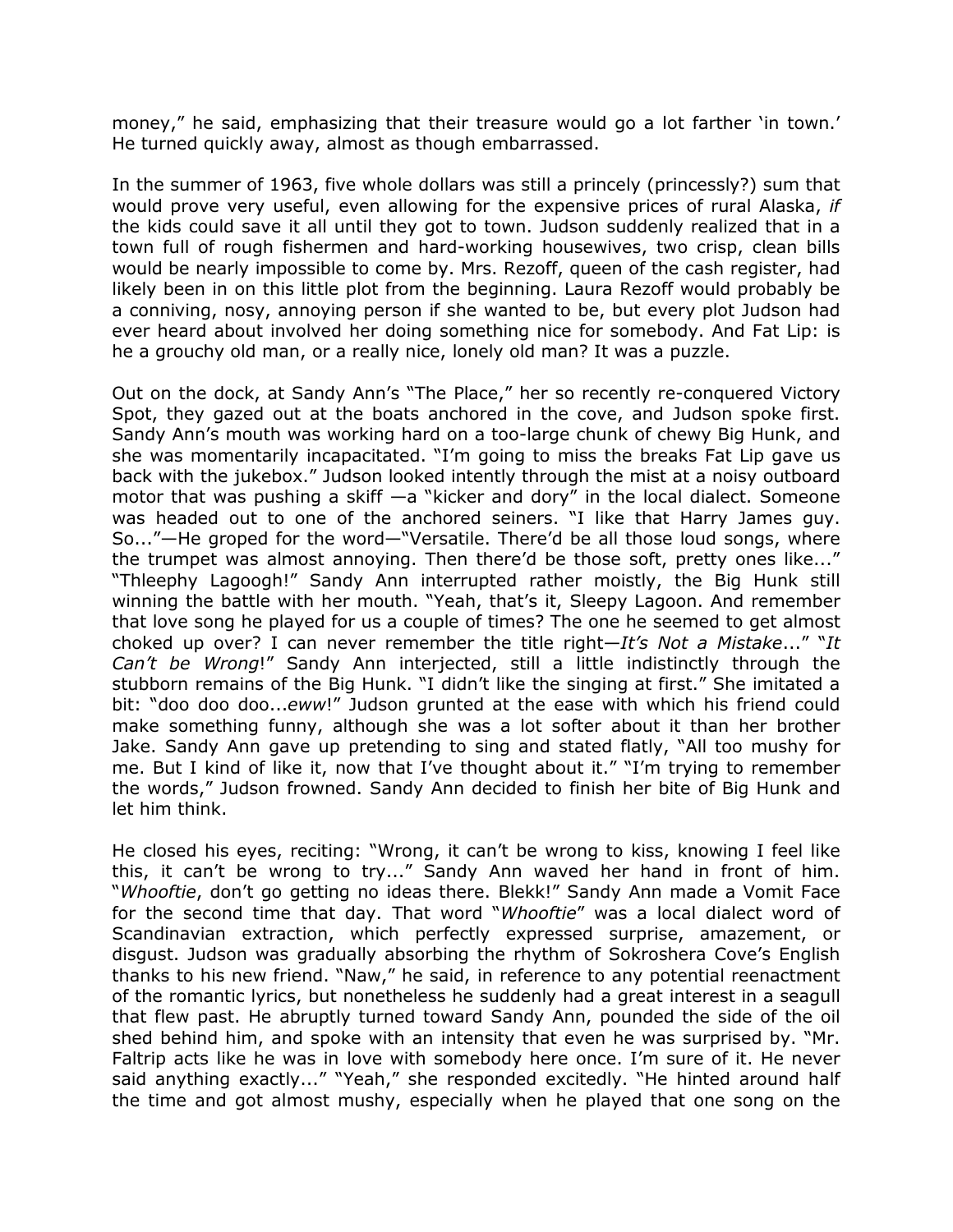jukebox. Weird!" Sandy Ann scrunched up her nose and shook her head. "*Whooftie*—Fat Lip in *love*?" She made the Vomit Face yet again. They changed the subject.

Sandy Ann was suddenly in the mood to go to one of the village kids' hangout spots. One day they had gone out to the very tip of Selivanoff Point to look for boats, and had been there in the bright sunshine when the *Kolodka II*, Pete Kurtashkin at the helm, rounded the southwestern point and entered the cove. Today being a bit soggy, that was not a great idea. Judson was slowly getting used to playing in the rain, an activity unheard-of in faraway Arizona. Sandy Ann suggested the stand of spruce trees between the village and the old airstrip, and off they trotted. The trees had been converted into a village-style amusement park adventure. There were various rope swings and ladders and forts built of driftwood and scraps. One of the favorite rope swings was the one the kids called their "merry-go-round." A spruce tree, with limbs shorn to about fifteen feet up, had a long piece of castoff hemp tie-up line attached near its top. Some kindly adult, probably old Petey Kurt, had spliced the end into a nifty loop. Kids would unwind the rope to its maximum length, run in an arc while sitting in the loop, and soar around the tree, circling ever closer and faster.

If you were good at it, you merely ran up the side of the tree at the end of the spiral. But little Jake was not always good, and emitted a good imitation of Bugs Bunny hitting a wall whenever he wiped out, his chest or side slamming unceremoniously into the trunk. Judson and Sandy Ann arrived at the stand of spruce trees just as little Jake spun into the merry-go-round tree, Eagle doubling up with laughter. No one ever got seriously hurt from this; Jake just shook himself off, unwound, and took another run at it. The only real downside was that your butt would eventually get chafed from sitting on the scratchy hemp line for too long. It was free village entertainment, provided by leftover fishing gear and kids' imaginations. Judson tried the swing, but wiped out even more frequently than Jake did. Naturally, Sandy Ann was the most coordinated at the "merry go round" tree, but kept her gloating to a minimum. They each took turns, and stood, a bit dizzy, waiting for the next go-round. The only grief Judson got today was when he inadvertently stepped within the arc and Eagle sent him flying face-first onto the wet grass. "Hey Jay-Jay! This is a swing, not a *bowling* game," laughed Jake.

After a few more minutes, Judson and Sandy Ann wandered off toward home. Judson, to be sure, was soaked from his fiasco in the rain-soaked grass. But his mind was on the secret that he and Sandy Ann had uncovered: that Mr. Faltrip had once been in love with someone from the village. It made him feel ill at ease, as though he had been caught peeping in someone's window. Sandy Ann apparently was thinking similar thoughts, for they were nearly silent until they reached her place. She mumbled a goodbye, waved and smiled as she entered the house. Judson continued on through the mist, toward his apartment in the schoolhouse.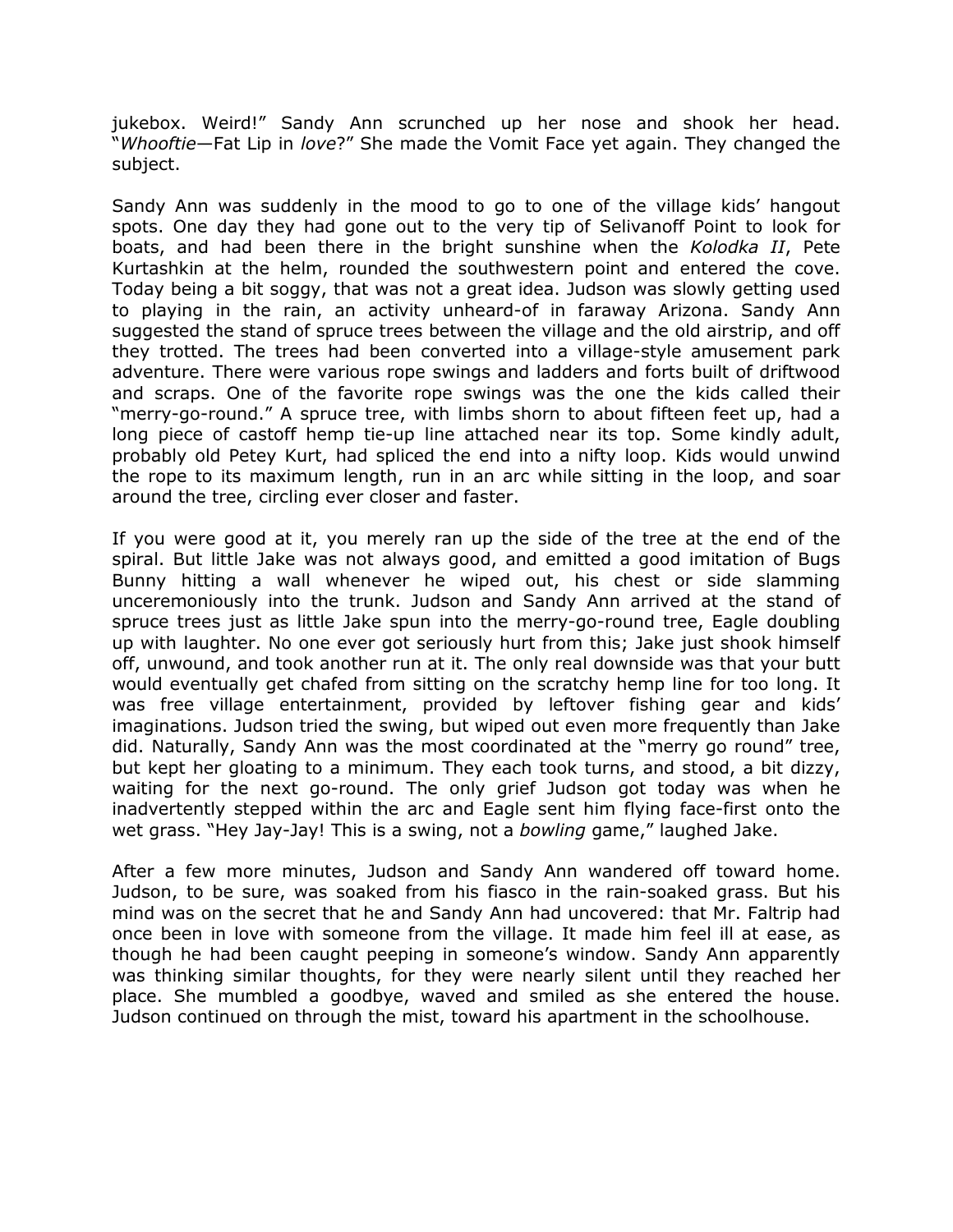#### **Thursday, February 4, 1943, a clear, cold, slightly hazy morning before sunrise, Fort Sheplen**

For seemingly the umpteenth time that morning, Owen Faltrip checked his watch. He stepped into Ardet's office and took down the almanac from a shelf behind his boss's desk, checking it also for the umpteenth time. "Penny" Ardet emerged from a side room and said, resignedly, "Yes, I got your note, and yes, you can go AWOL on me for the rest of the day. But what do you mean, you need to work on the fire truck again? Maybe if you didn't take it all the way up the hill at all hours it wouldn't need so much attention." But his boss had a smile on his face; this was a small island, there were only a hundred or so construction workers and assorted military on the island yet, and there was really no way to keep anything secret for long, not if the protagonists were using the road system, anyway. "It's not totally wise to give civilians access to our equipment, Owen." Ardet lit another cigarette. "Please, sir, don't be crude. I... I can't explain it, sir. She's something pretty special." Ardet decided to have mercy on his indispensable assistant. "Well, I may pound on your door at 0300 tomorrow just to see how useful you still are to me. Get out of here before we lose all semblance of military discipline. That's an order," snapped Ardet. He waited this time to laugh until Owen had closed the door and left, and found that he just shook his head instead. Hope he doesn't leave his heart here, his friend said to himself. His mind wandered back to his own Miss Stephanie, waiting for him back in Louisiana. His friend had managed to find himself in an equally romantic situation. It's easy to lose your heart, isn't it?

Faltrip parked a jeep outside the large Quonset hangar that held the base's fire truck, and slid wide the hangar doors. The 1936 REO/Stutz was of course in perfect working order, and Ardet had somehow known that. Owen drove it slowly out of its hangar and onto the road that turned past the runway and up into the fort. He stopped where the road dipped at east beach and was completely hidden from anyone in the village or meadow. Out of the nearby alder brush came a doe-eyed lady with long black hair that she had tied into a cute pony tail. Pariscovia Rezoff, widow of Wilfred Rezoff, who had spent most of her life on Sokroshera Island. She jumped into the passenger seat. She was carrying a paper bag with a picnic, but she had no idea of the surprise Faltrip had in store for her, something of cosmic proportions that he could never have planned, but had managed to predict.

They drove in near silence, pretty easy to do since the REO's gasoline engine had to strain a bit going up some of the steep hills, and the chains on the tires made an unbelievable clatter. Finally, after carefully negotiating an even steeper grade, the truck's chains slipping a little when they came in contact with the exposed rock below the roadbed, the unlikely love machine fire truck and the equally unusual coupe parked near the end of the road at the top of Mount Sokroshera. Owen had turned the truck so that the nose pointed toward the mountain, and the tail nearly hung over the cliff. "My son Will is coming back to live with me before Christmas," said Pariscovia. "I may go down to visit him and my late husband's family in Karluk before then. It's just such a long boat ride, and I don't do as good as most people out on the water." "It was kind of them to take your son when you got so sick," said Owen.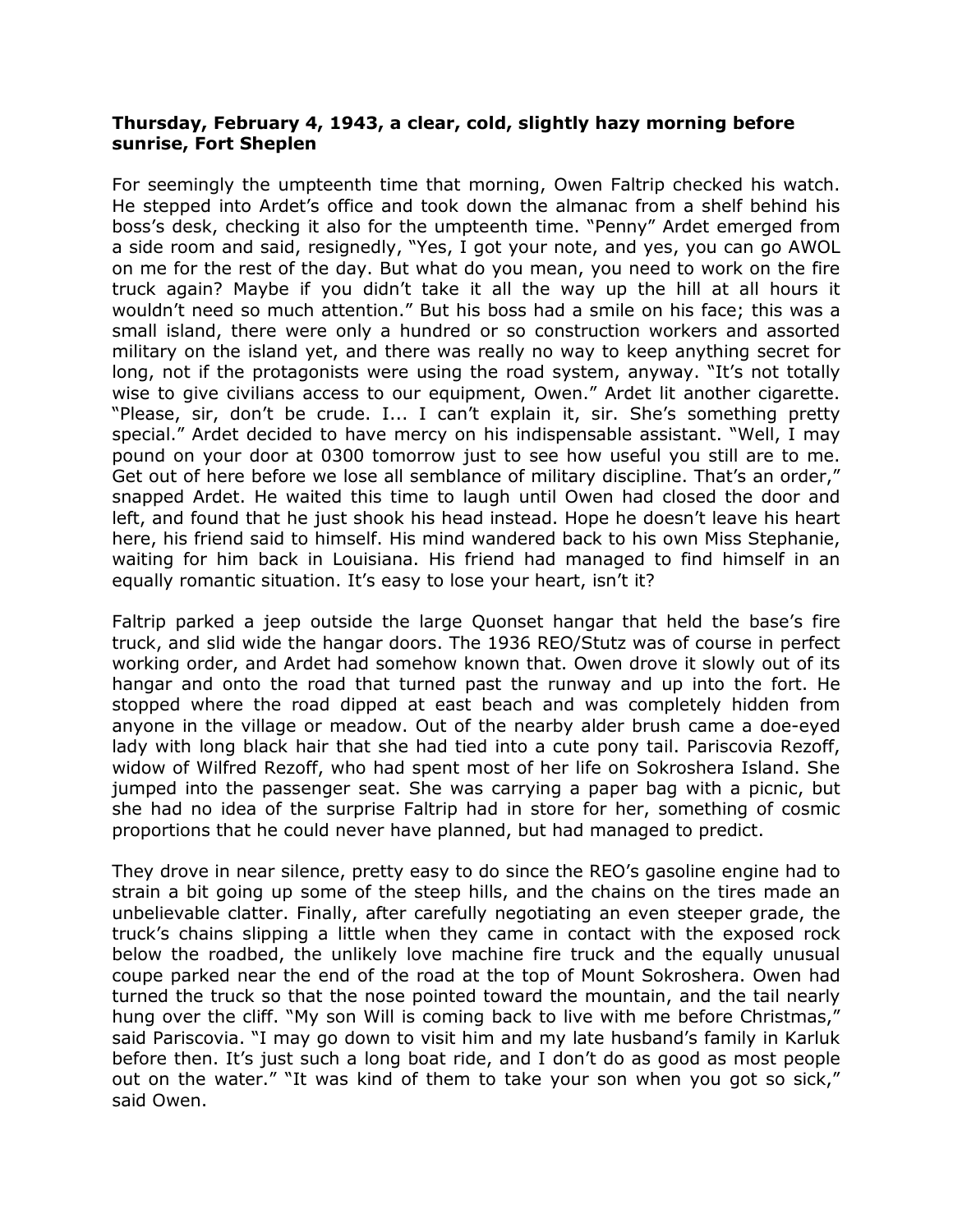Pariscovia changed the subject. "When you brought the medical guys here for check ups, they looked me over, too." "I bet they did!" interrupted Owen. Paris giggled, punched him in the ribs, and continued. "No, I mean they said it wasn't T.B. possibly asthma, they weren't sure. But it does get worse in the winter. I may have to move to Kodiak to be closer to the doctor. I would *hate* that, haw?" she said, and let her eyes tell him the reasons why. He was silent now, his mind filled with thoughts. These local people—so much meaning in so few words. He could learn a lot from a woman like this. Scratch that; he *wanted* to learn a lot from this lady. It was becoming the passion of his soul to get that opportunity, and to experience everything else that would come with it. And she obviously felt the same passion. He came back to the moment; his face had slowly softened into a smile as he, too, 'sent his soul to his eyes' as she liked to describe it.

Her long convalescence from whatever was confusing the doctors had begun with walks along Stepan's Beach and above east beach, and especially by the shores of the lake, of course mostly in good weather. It was there by the lake he first saw her, from a distance at first, greeting her with a pleasant wave of the hand. And then one day he had come down to the shore near the old abandoned cannery pump house and found her sitting nearby, risking her warmth to splash a bit in the cold, clear water, afternoon sun at her back, after months of keeping herself carefully bundled up. He had let his fleece-lined jacket be the towel. Her eyes, her voice, her soul had mesmerized him ever since. He often called her "the Swan" after their awakening at the lake. "Better callin' me that than your *Loon*," she had said, abruptly tilting back her head and imitating the strange, almost goofy call of the beautiful and elusive but vocally cursed waterfowl. Caught off guard by the silly sound being offered by this lovely lady, he had laughed until he could hardly stand up.

The return of her own quick sense of humor showed her that this scrapper of a thin Statesider had brought more than physical healing. He was good for her, she realized. She knew he'd been a boxer, but hardly believed it, seeing deeper into him than anyone else ever had. For his part, her story—the sad tale of losing her husband, her pride in young Will, her hopes for the future—all burned their way into his soul. But how could he possibly promise anything? There were already rumors of redeployments and of halting the construction; he couldn't bear to think of that. If he happened to still be here when Will came home, he would have another adjustment to make, and another chance to keep promises and be the kind of man he realized he wanted to be. Was he the father type? He promised himself that if given the chance, he would do whatever he could to help that boy. And he already wanted to give heart, soul, and the ground he walked on to this sweet swan of a lady that had so easily broken down his walls.

He interrupted their thoughts. "It's time for our picnic," he said firmly, casually looking at his watch and trying not to glance at the sky. They were sitting on the tail of the fire truck, legs over the side, trying to get as comfortable as possible on the coiled hoses he had piled up as the only available alternative to the bare metal. Such a view was worth creased butts, he hoped. "Oly or Lucky Lager?" asked his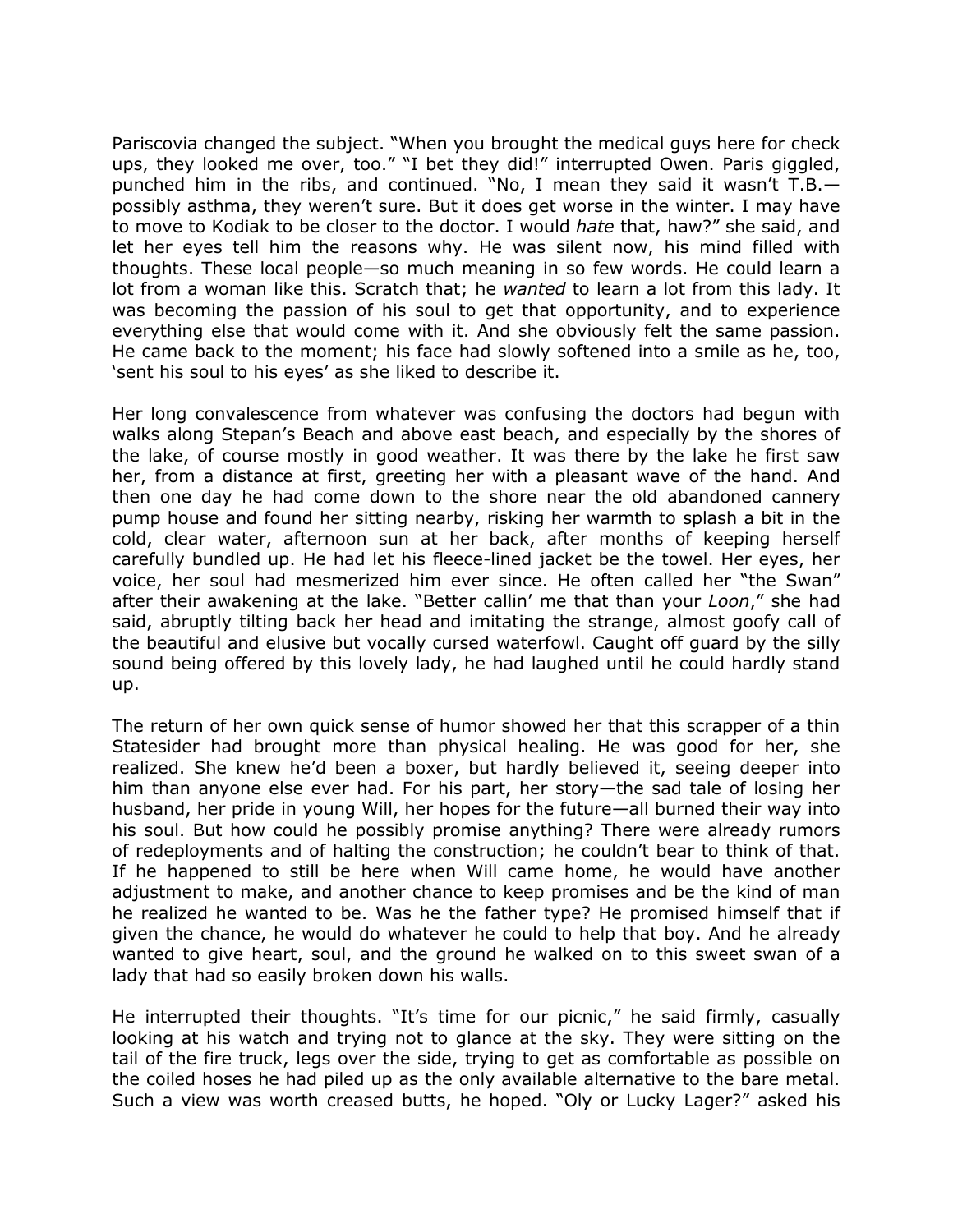swan, pulling out two cans from her paper bag. "Olympia, *please!*" the scrapper said. "Lucky tastes like yellow snow." She giggled at the ancient joke. They shared sandwiches and homemade cookies, and could be forgiven for barely touching their cold beers on a February in Alaska near the summit of a mountain. What was I thinking, Owen wondered, but she was fine. Breathing easily, laughing quickly, talking clearly, and more than fine.

Suddenly she looked at him. "What is happening?" All around them, it was suddenly growing darker. There were fine wispy clouds on the horizon, but mostly clear skies above. Mostly clear *black* skies, with the slightest hint of stars. "Ooh," she shook her head in wonder, trying to take it all in, Marmot Bay, Spruce Island, the long coast of Kodiak Island, Whale Island, Raspberry Island, Afognak Island, and their own Sokroshera Cove below, suddenly in deep shadow at midday. Her head turned and her eyes danced as she tried to absorb all of it, almost as though she were trying to inhale it. "You brought me to see the black daytime," she said. "I've heard old ones speak of this, but never saw it." He grasped her hand, not bothering to require her to look at him. "I love you," he said. It was the first time those words had ever passed his lips. Ever. To anyone.

# **Thursday, October 30, 1943 – Evening at Fort Sheplen**

"Your last night here, haw?" "Yes, and the lights go out for Fort Sheplen tomorrow when we cut the power lines past the pump house, the ones that go up the hill. I have to be aboard by noon." Owen winced as he realized that he had tried to soften the moment with the minutia of military data. Pariscovia waved away the annoying details. "You can write me—the cannery watchman gives us letters whenever the mail boat comes in." Owen dispensed with the Supply Specialist talk and spoke with his heart this time. "I will write you, and let you know where I'm stationed. I promise I will find my way back—to you—somehow." He did not promise lightly, and she realized that. "You will come back, and you will always be—" she paused and looked him in the eyes, "—*here*. I feel it. You will always know that your heart is here." She touched her fingertips to her heart, and then raised them, in a sweeping motion, toward the mountain. Finally, she turned and gazed at him, full attention on this man who had brought her so much. "You made the sky black so I could see the light in your heart," she said, her mind reliving that day on the mountain. "But now you're makin' me into some kind of poet." She sounded almost cross at this, but smiled bravely, and Owen knew she was trying hard not to cry. Among all the improbable wartime love stories, these two desperately wanted their story to end differently, that somehow, by force of will, they could make this work in the end.

The sunlight had returned for both of them. They were standing in the twilight beside Lake Stephanie, the place where he had found his Swan. Not wanting to spoil the mood, he gestured toward the fire truck, and they walked silently up to it. He had one last gift to give. He took her in his arms. He was amazed at how light she felt, and how warm she was. He turned and reached carefully under the seat of the REO, pulling out a paper bag. "Not much of a wrapper..." he admitted, handing her the package. She slid the paper off, revealing a new record binder. She opened